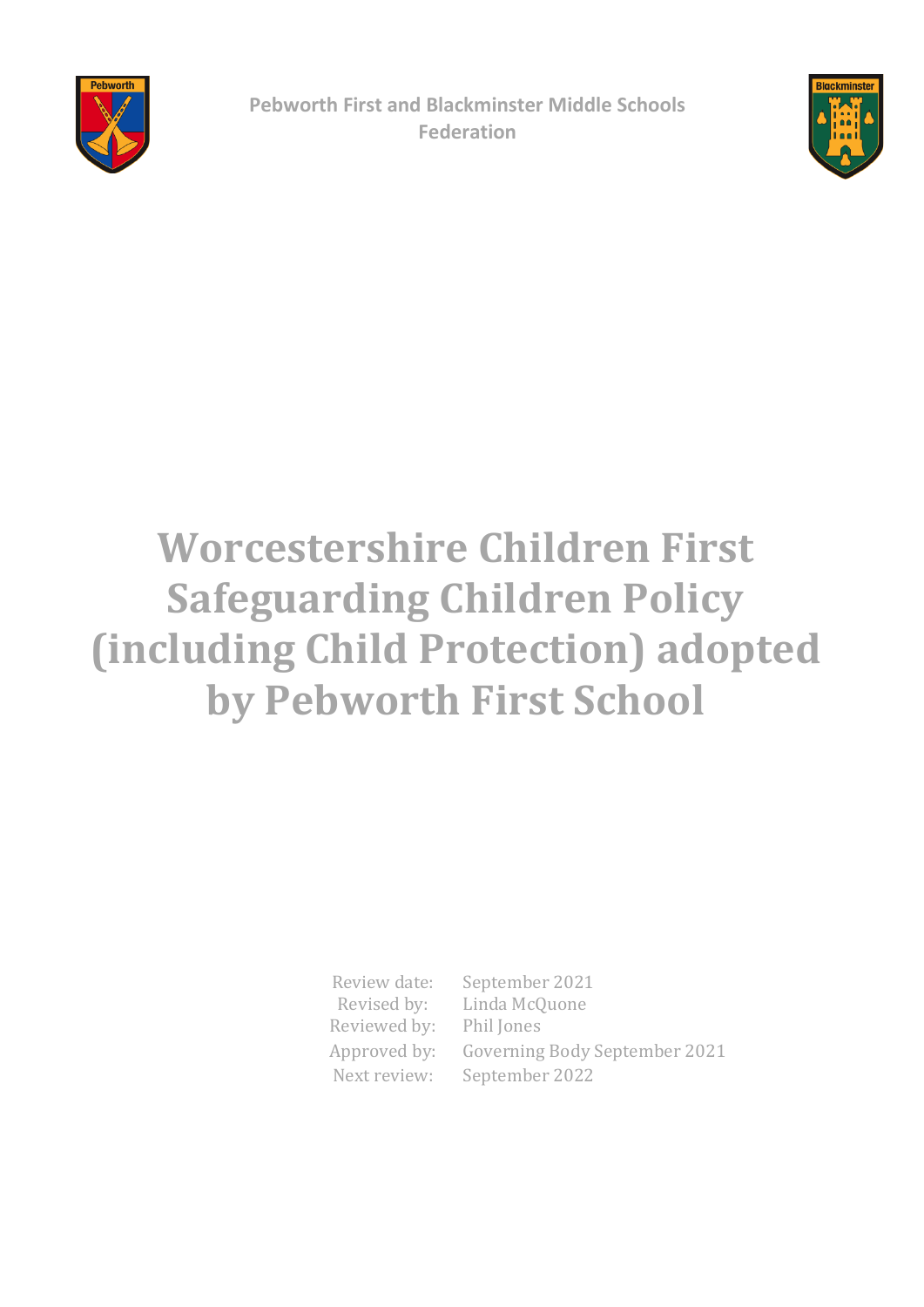# Contents

| 5.17 'honour-based' abuse (including Female Genital Mutilation and Forced Marriage) 17 |  |
|----------------------------------------------------------------------------------------|--|
|                                                                                        |  |
|                                                                                        |  |
|                                                                                        |  |
|                                                                                        |  |
|                                                                                        |  |
|                                                                                        |  |
| 5.24 Sexual violence and sexual harassment between children in schools and colleges 20 |  |
|                                                                                        |  |
|                                                                                        |  |
|                                                                                        |  |
|                                                                                        |  |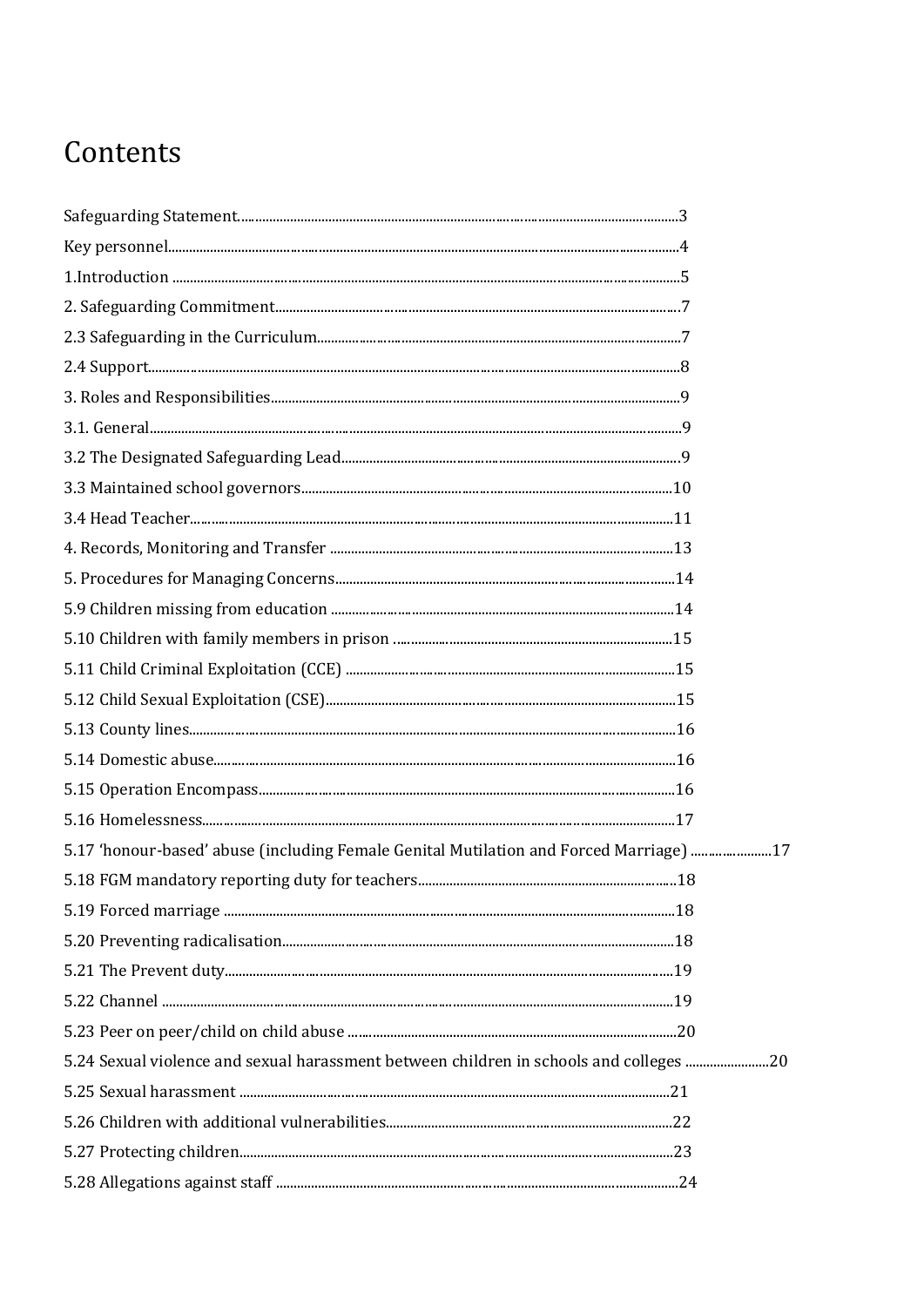| 5.29 What school and college staff should do if they have safeguarding concerns about another staff |  |
|-----------------------------------------------------------------------------------------------------|--|
|                                                                                                     |  |
|                                                                                                     |  |
|                                                                                                     |  |
|                                                                                                     |  |
|                                                                                                     |  |
|                                                                                                     |  |
|                                                                                                     |  |
|                                                                                                     |  |
|                                                                                                     |  |
|                                                                                                     |  |
|                                                                                                     |  |
|                                                                                                     |  |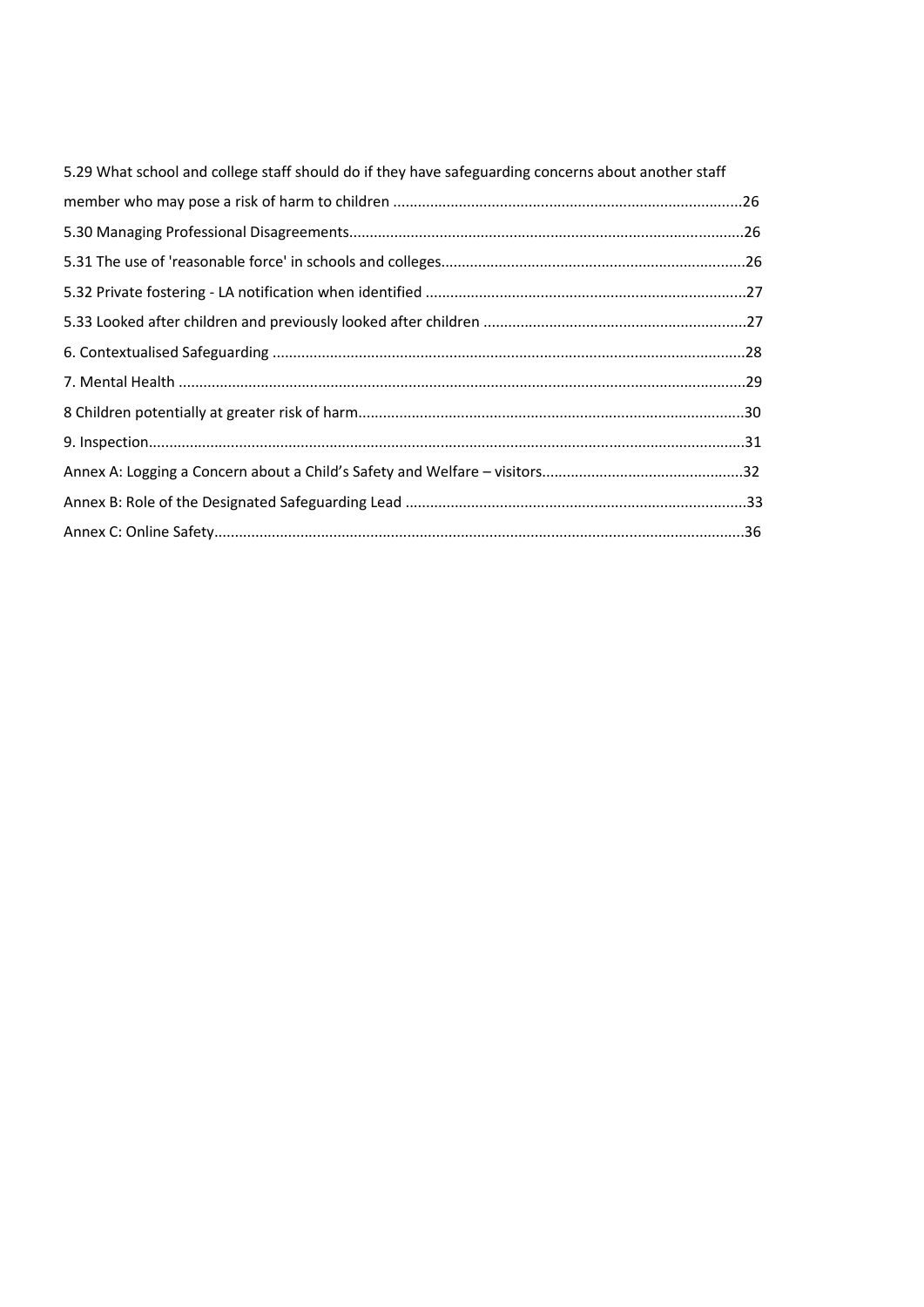# Safeguarding Statement COVID-19

Keeping Children Safe in Education (KCSIE) remains in force throughout the response to coronavirus (COVID-19).

The department has issued non-statutory interim guidance on safeguarding in schools, colleges and other providers during the coronavirus outbreak. This guidance supports governing bodies, proprietors, senior leadership teams and designated safeguarding leads to continue to have appropriate regard to KCSIE and keep their children safe. It suggests where schools and colleges might consider safeguarding policy and process differently when compared to business as usual.

### https://www.gov.uk/government/publications/covid-19-safeguarding-in-schoolscolleges-andother-providers

Pebworth First School recognises our moral and statutory responsibility to safeguard and promote the welfare of all pupils. We endeavour to provide a safe and welcoming environment where children are respected and valued. We are alert to the signs of abuse and neglect and follow our procedures to ensure that children receive effective support, protection and justice. Child protection forms part of the school's safeguarding responsibilities.

The School's policy safeguarding /Child proctection policy draws upon duties conferred by the Children Acts 1989 and 2004, The Children and Families Act 2014, S175 of the 2020 Education Act, The Education (Independent School Standards) Regulations 2014 (for independent schools ), the Non-maintained Special Schools (England) Regulations 2015 (for non-maintained special schools) and the guidance contained in Working Together to Safeguard Children 2018, the DfE's statutory Guidance "Keeping Children Safe in Education September 2020, Ofsted guidance and procedure.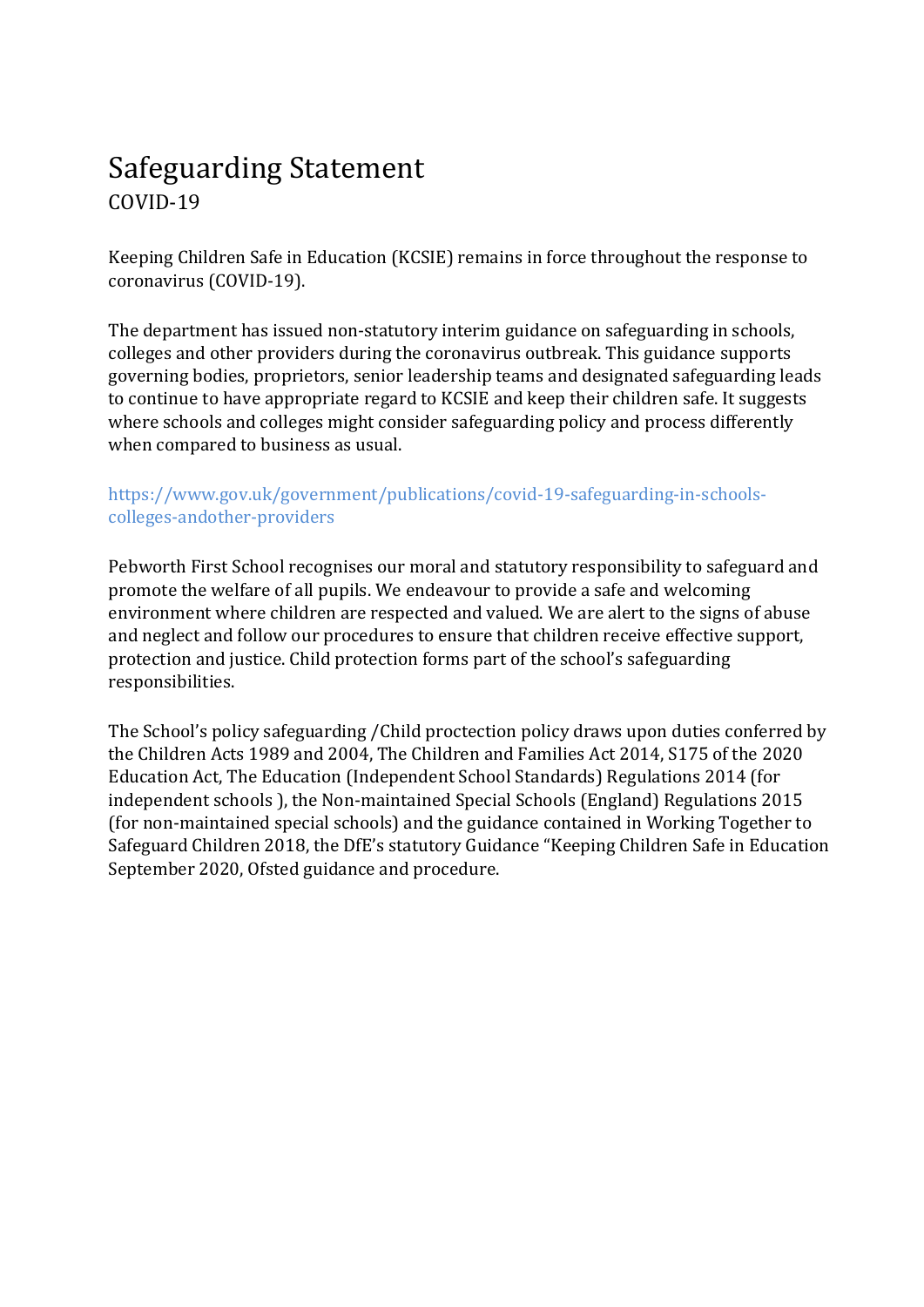# Key personnel

## **The Designated Safeguarding Lead (DSL), Prevent and CSE Lead is Linda McQuone**

Email: lmcquone@blackminster.worcs.sch.uk Telephone: Linda McQuone - 01386 830311 ext 202

The deputy DSL(s) are: Kirsty Shaw and Jane pitkeathly Email: kshaw@pebworthfirst.worcs.sch.uk jpitkeathly@blackminster.worcs.sch.uk Telephone: 01789 720726

The nominated safeguarding governor is Phil Jones email: pjones@blackminster.worcs.sch.uk Telephone: 01386 830311

### **The Executive Headteacher is Linda McQuone (see details above).**

### **The Chair of Governors is Phil Jones (see details above).**

Other named staff and contacts:

- Designated Teacher for Children in Care Kirsty Shaw
- Online safety Co-ordinator Linda McQuone
- Safeguarding in Education Adviser, WCC Denise Hannibal
- Local Authority Designated Officer/Position of Trust Jon Hancox
- Family Front Door : 01905 822666 (core working hours)

Out of hours or at weekends: 01905 768020

To submit an online Cause for Concern notification log onto:

http://www.worcestershire.gov.uk/childrenssocialcare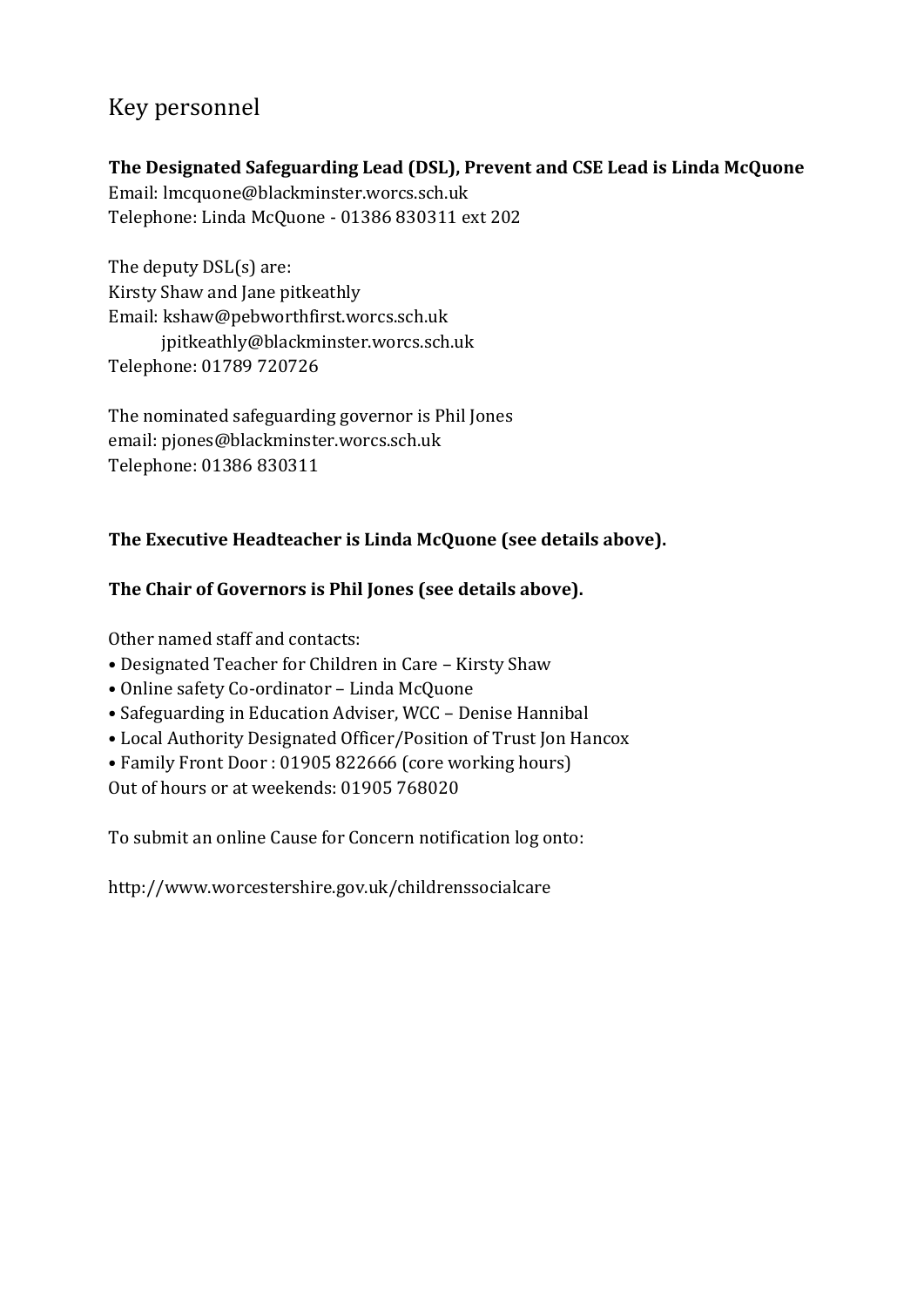# 1.Introduction

1.1 Pebworth First School fully recognises the contribution it can make to protect and support pupils in School. The aim of this policy is to safeguard and promote our pupils' welfare, safety, health and wellbeing by creating an honest, open, caring and supportive environment. The pupils' welfare is of paramount importance.

This policy is also based on the following legislation:

• Section 175 of the Education Act 2002, which places a duty on schools and local authorities tosafeguard and promote the welfare of pupils

• Keeping Children Safe In Education 2020

• The School Staffing (England) Regulations 2009, which set out what must be recorded on the single central record and the requirement for at least one person on a school

interview/appointment panel to be trained in safer recruitment techniques

• Part 3 of the schedule to the Education (Independent School Standards) Regulations 2014, which places a duty on academies and independent schools to safeguard and promote the welfare of pupils at the school

• The Children Act 1989 (and 2004 amendment), which provides a framework for the care and protection of children

• Section 5B(11) of the Female Genital Mutilation Act 2003, as inserted by section 74 of the Serious Crime Act 2015, which places a statutory duty on teachers to report to the police where they discover that female genital mutilation (FGM) appears to have been carried out on a girl under 18

• The Rehabilitation of Offenders Act 1974, which outlines when people with criminal convictions can work with children

• Schedule 4 of the Safeguarding Vulnerable Groups Act 2006, which defines what 'regulated activity' is in relation to children

• Statutory guidance on the Prevent duty, which explains schools' duties under the CounterTerrorism and Security Act 2015 with respect to protecting people from the risk of radicalisation and extremism

• West Midlands procedures:

• WCF levels of need guidance:

• Staff should have regard to the DfE statutory guidance 'Relationships education, relationships and sex education (RSE) and health education' June 2019 by including opportunities in the curriculum, specifically through PSHE and ICT, for children to develop the skills they need to recognise and stay safe from abuse and to know who they should turn to for help. This may include covering relevant issues for schools through Relationships.

Education (for all primary pupils) and Relationships and Sex Education (for all secondary pupils) and Health Education (for all pupils in state-funded schools) which will be compulsory from September 2020. Schools have flexibility to decide how they discharge their duties effectively within the first year of compulsory teaching and are encouraged to take a phased approach (if needed) when introducing these subjects. The statutory guidance can be found here:

Statutory guidance: relationships education relationships and sex education (RSE) and health education.

Colleges may cover relevant issues through tutorials. The following resources may help schools and colleges:

- DfE advice for schools: teaching online safety in schools
- UK Council for Internet Safety (UKCIS)27 guidance: Education for a connected-world
- National Crime Agency's CEOP education programme: Thinkuknow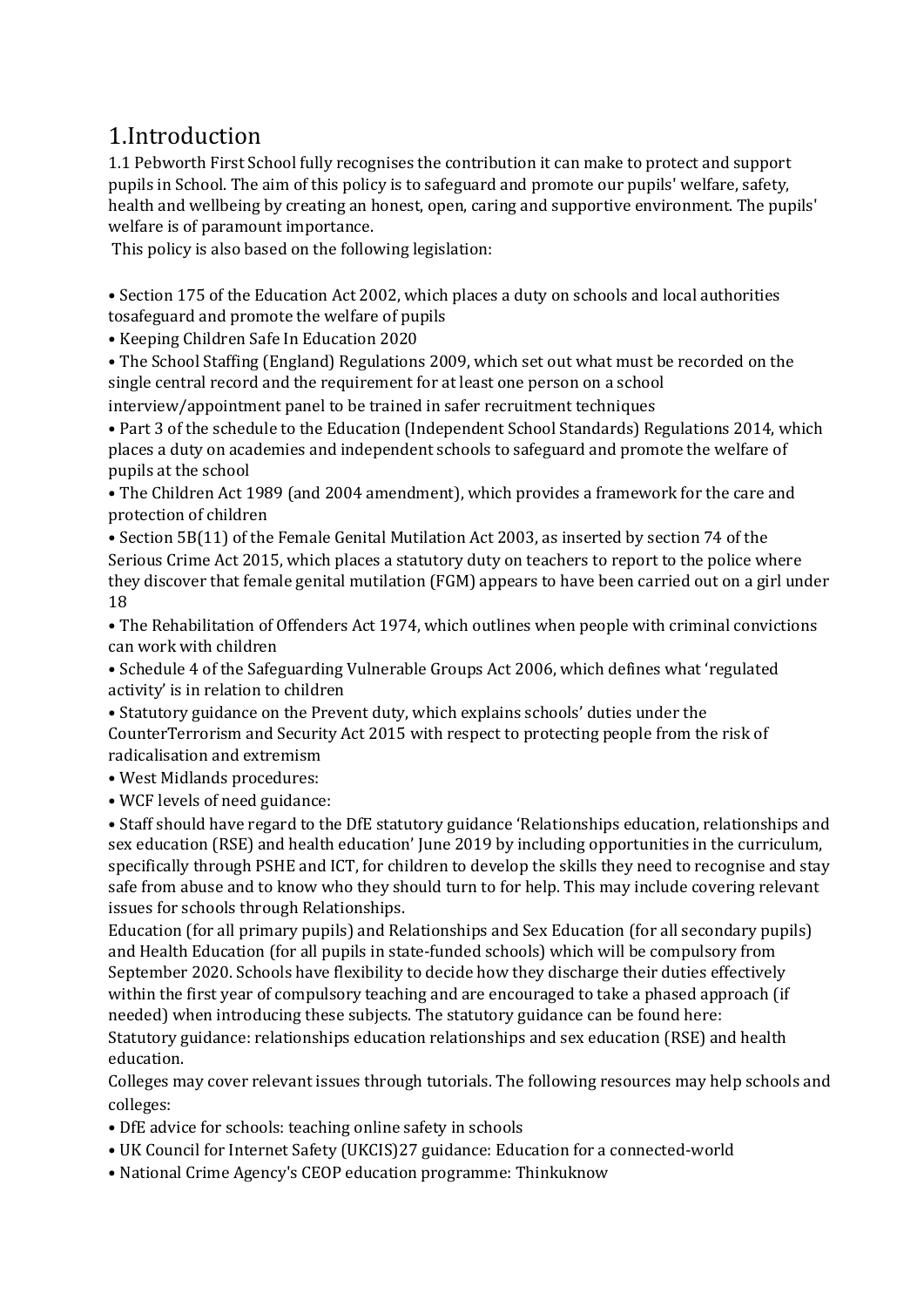• Public Health England: Rise Above

1.2 This policy applies to all staff, governors, volunteers and visitors to the school. Child protection is the responsibility of all staff. We ensure that all parents and working partners are aware of this policy by mentioning it in our school prospectus, displaying appropriate information in our reception and on the school website and by raising awareness at meetings with parents/carers.

1.3 Where the Governing Body provides services or activities directly under the supervision or management of school staff, the school's arrangements for child protection will apply. Where services or activities are provided separately by another body, the Governing Body will seek assurance in writing that the body concerned has appropriate policies and procedures in place to safeguard and protect children and there are arrangements to liaise with the school on these matters where appropriate.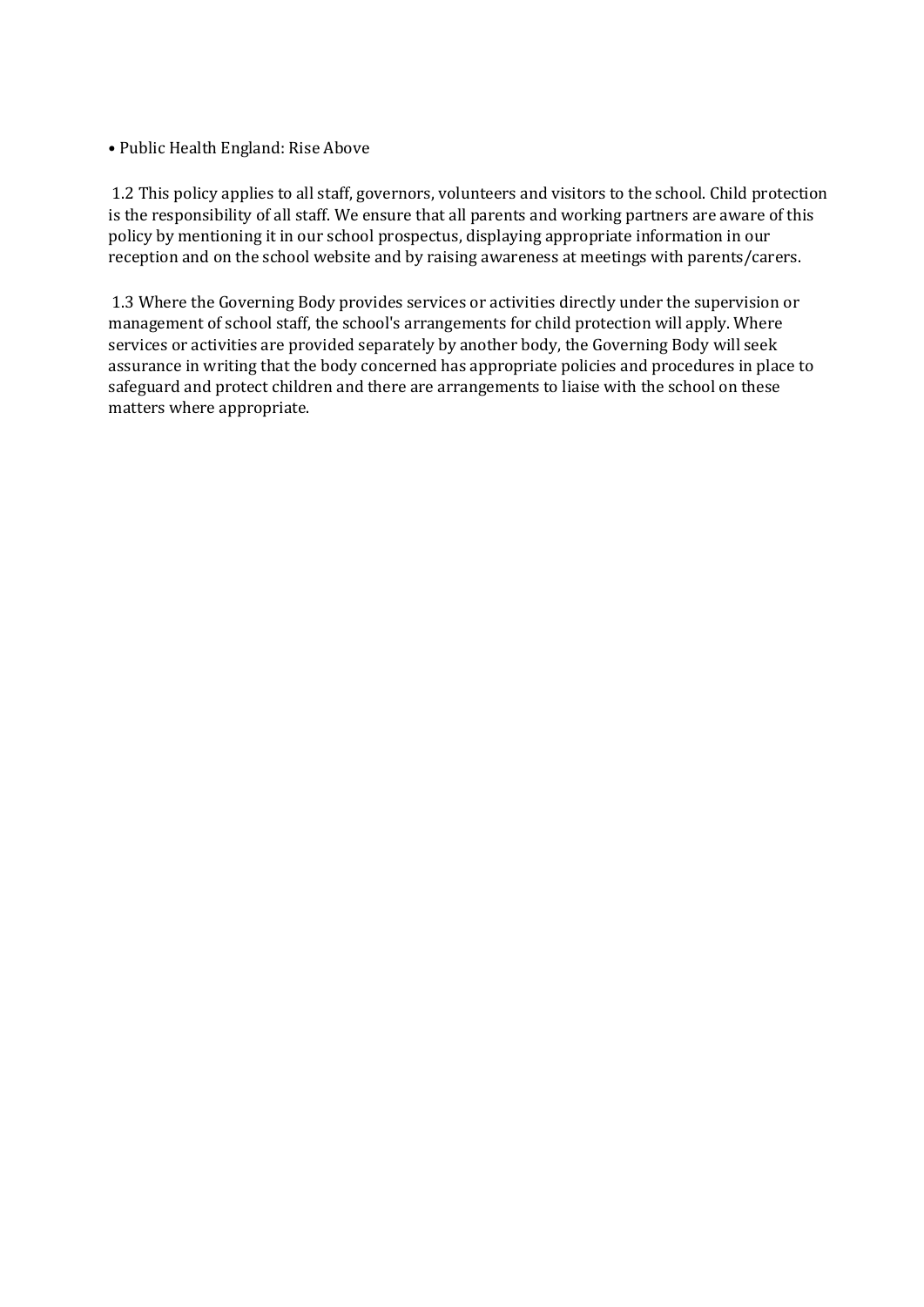# 2. Safeguarding Commitment

2.1 Pebworth First School will adopt an open and accepting attitude towards children as part of its responsibility for pastoral care. Staff encourage children and parents/carers to feel free to talk about any concerns and to see school as a safe place when there are difficulties. Children's worries and fears will be taken seriously, and children are encouraged to seek help from members of staff.

2.2 Pebworth First School will therefore:

• Establish and maintain an ethos where children feel secure and are encouraged to talk and are listened to;

• Ensure that children know that there are adults in the school whom they can approach if they are worried or are in difficulty.

• Include in the curriculum activities and opportunities (specifically through PHSE/ ICT) which equip children with the skills they need to stay safe from abuse (including online) and to know where to get help.

• Ensure every effort if made to establish effective working relationships with parents/carers and colleagues from other agencies.

• Operate safer recruitment procedures and make sure that all appropriate checks are carried out on new staff and volunteers who will work with children including identity, right to work, enhanced DBS criminal record and barred list (and overseas where needed), references, and prohibition from teaching or managing in schools For Governors in maintained schools (Since September 2018)

• As Education Safeguarding Practitioners we will liaise withthe three safeguarding partners in line with Working Together2018 (updated February 2019)

• Please follow this link to identify crime statistics in your local area [https://www.crime-statistics.co.uk](https://www.crime-statistics.co.uk/)

# 2.3 Safeguarding in the Curriculum

Children are taught about safeguarding in schools. The following areas are among those addressed in PSHE/SRE and in the wider curriculum.

- Bullying/Cyber Bullying, including through anti-bullying week.
- Drugs, Alcohol and Substance Abuse at an age appropriate level through PSHE sessions.

• Online Safety / Mobile technologies – specifically in IT lessons and in assemblies/online safety week.

• Stranger Danger through PSHE curriculum and assembly programme.

• Fire and Water Safety through PSHE curriculum, assemblies and visits from Fire and Rescue Service

- Peer to Peer Abuse in RSE component of PSHE program
- Sexual Violence and Sexual Harassment as above
- Road Safety through assemblies and bikeability program, specific to cycling safely
- Domestic Abuse in RSE component of PSHE program
- Healthy Relationships / Consent as above

• So called Honour Based Violence issues (HBV) e.g. Forced Marriage, Female Genital Mutilation (FGM) – in RSE component of PSHE

• Child Exploitation of Children – as above

• https://www.gov.uk/government/publications/promoting-fundamental-british-valuesthroughsmsc

• Extremism and Radicalisation (in line with the DfE advice Promoting Fundamental British Values as part of SMSC (spiritual, moral, social and cultural education) in Schools (2014)1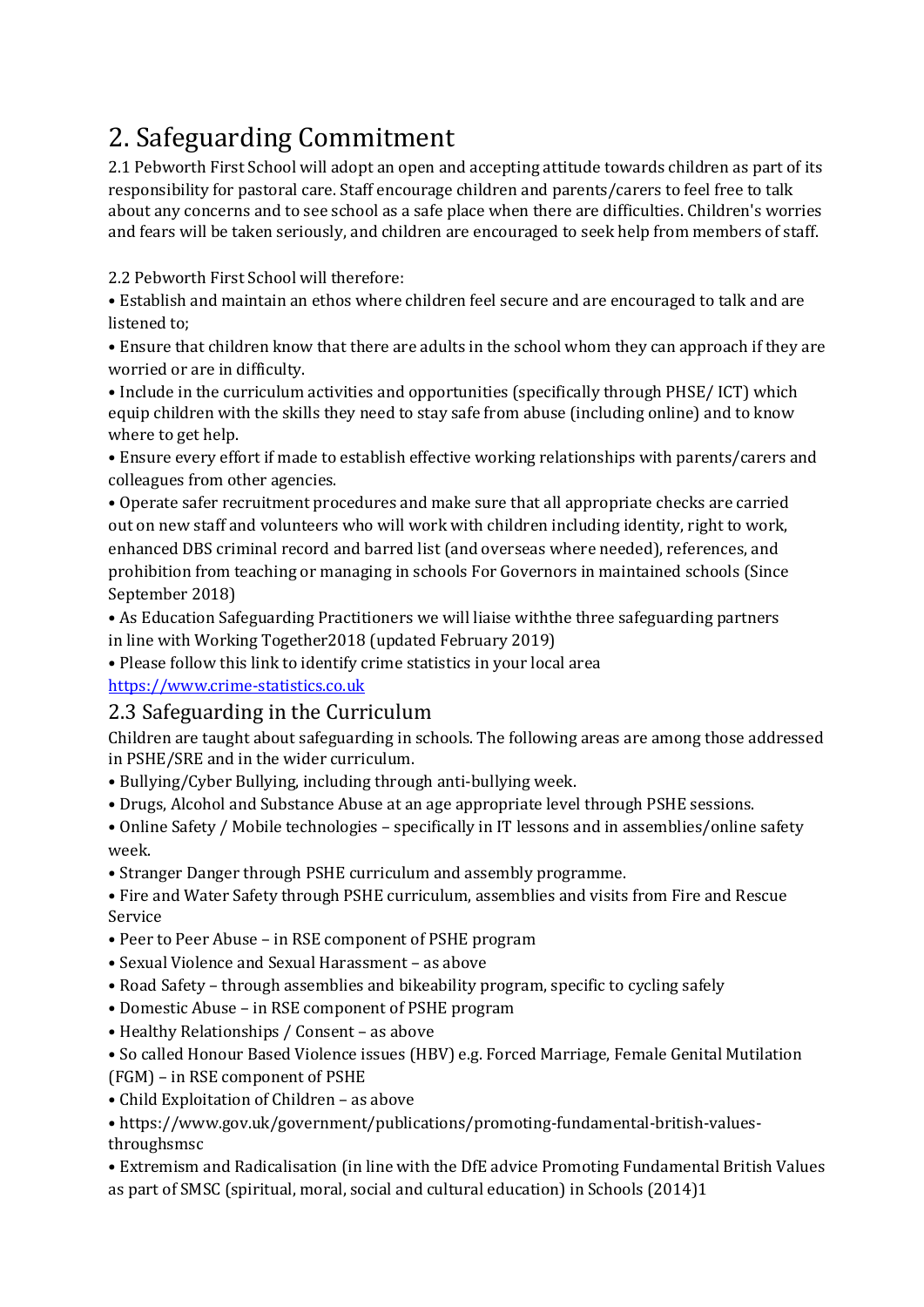• Part of the assemblies program and PSHE

### 2.4 Support

.

Pebworth First School recognises that children who are abused or who witness violence may find it difficult to develop a sense of self-worth and view the world in a positive way. For such children school may be one of the few stable, secure and predictable components of their lives. Other children may be vulnerable because, for instance, they have a disability, are in care, or are experiencing some form of neglect. Our school seeks to remove any barriers that may exist in being able to recognize abuse or neglect in pupils with Special Educational Needs or Disability. We will seek to provide such children with the necessary support and to build their self-esteem and confidence.

2.5 Raising concerns/complaints. We respond robustly when concerns are raised or complaints made (from children, adults including parent/carers) as we recognise that this promotes a safer environment and we seek to learn from complaints and comments. The school will take action and seek to resolve the concerns in a timely way, keeping people informed as to progress wherever possible. The school's complaints procedures are available on the school's website under the 'Information' tab.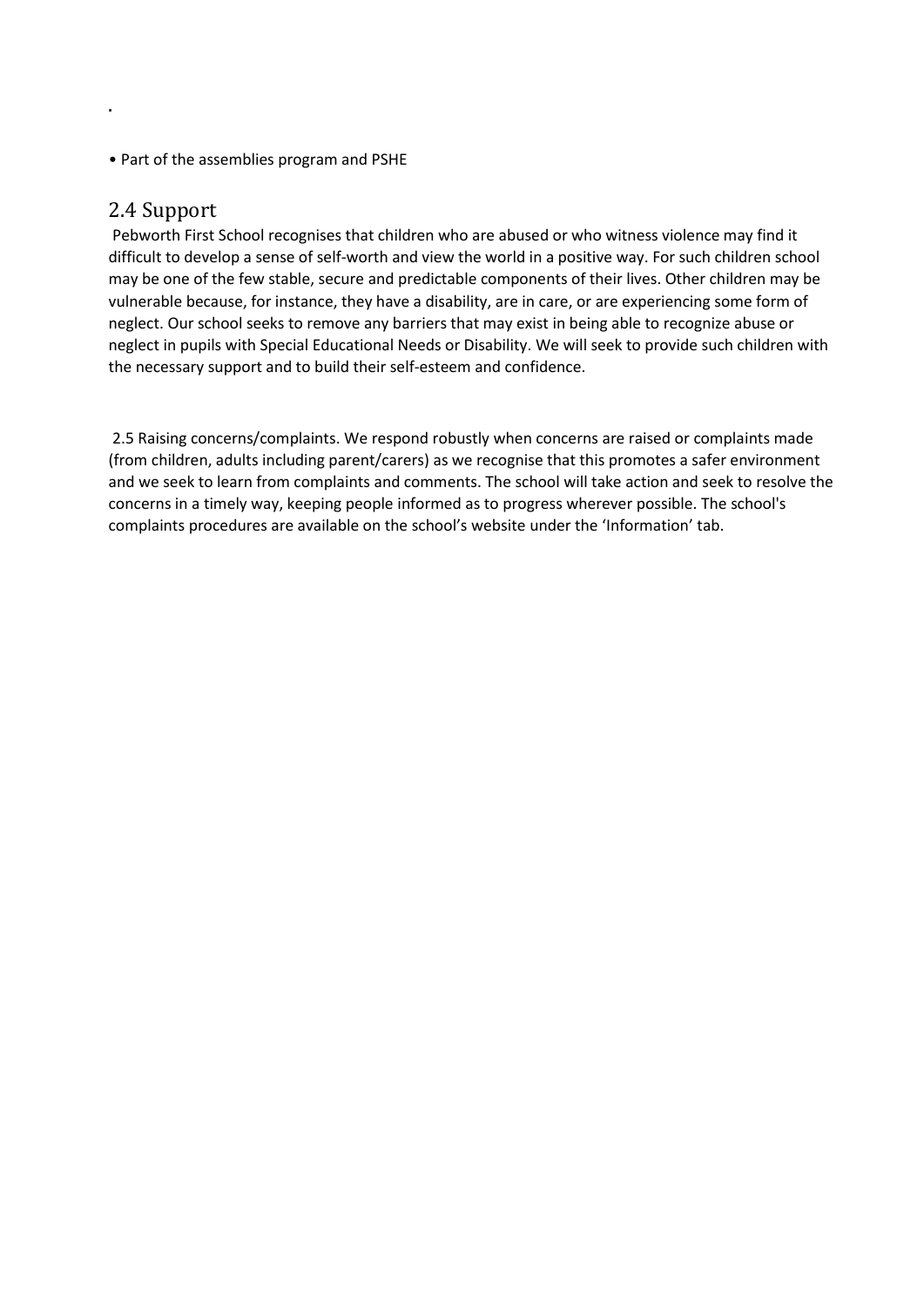# 3. Roles and Responsibilities

# 3.1. General

All adults working with or on behalf of children have a responsibility to safeguard and promote their welfare. This includes a responsibility to be alert to possible abuse and to record and report concerns to staff identified with child protection responsibilities within the school (currently called Designated Safeguarding Leads). Staff should be aware that they may need to work with other services as needed and assist in making decisions about individual children.

The Teachers' Standards 2012 state that teachers, including head teachers, should safeguard children's wellbeing and maintain public trust in the teaching profession as part of their decisions about individual children.

Every member of staff, including volunteers working with children at our school, is advised to maintain an attitude of 'it could happen here' where safeguarding is concerned and 'think beyond the obvious'. When concerned about the welfare of a child, staff members should always act in the interests of the child and have a responsibility to take action as outlined in this policy. They take account of the 'one chance rule' in relation to honour violence based issues, that an adult may have only one opportunity to save a potential victim.

All staff are encouraged to report any concerns that they have and not see these as insignificant. On occasions, a referral is justified by a single incident such as an injury or disclosure of abuse. More often however, concerns accumulate over a period of time and are evidenced by building up a picture of harm over time; this is particularly true in cases of emotional abuse and neglect. In these circumstances, it is crucial that staff record and pass on concerns in accordance with this policy to allow the DSL to build up a picture and access support for the child at the earliest opportunity. A reliance on memory without accurate and contemporaneous records of concern could lead to a failure to protect.

# 3.2 The Designated Safeguarding Lead

Governing bodies and proprietors should ensure an appropriate senior member of staff, from the school or college leadership team, is appointed to the role of designated safeguarding lead. The designated safeguarding lead should take lead responsibility for safeguarding and child protection. This should be explicit in the role-holder's job description (see Annex B, which describes the broad areas of responsibility and activities related to the role).

It is a matter for individual schools and colleges as to whether they choose to have one or more deputy designated safeguarding leads. Any deputy (or deputies) should be trained to the same standard as the designated safeguarding lead.

Whilst the activities of the designated safeguarding lead can be delegated to appropriately trained deputies, the ultimate lead responsibility for safeguarding and child protection, as set out above, remains with the designated safeguarding lead. This responsibility should not be delegated.

The designated safeguarding lead and any deputies should liaise with the three safeguarding partners and work with other agencies in line with Working Together to Safeguard Children. NPCC-When to call the police should help designated safeguarding leads understand when they should consider calling the police and what to expect when they do.

During term time, the designated safeguarding lead and/or a deputy should always be available (during school or college hours) for staff in the school or college to discuss any safeguarding concerns. It is a matter for individual schools and colleges and the designated safeguarding lead to arrange adequate and appropriate cover arrangements for any out of hours/out of term activities.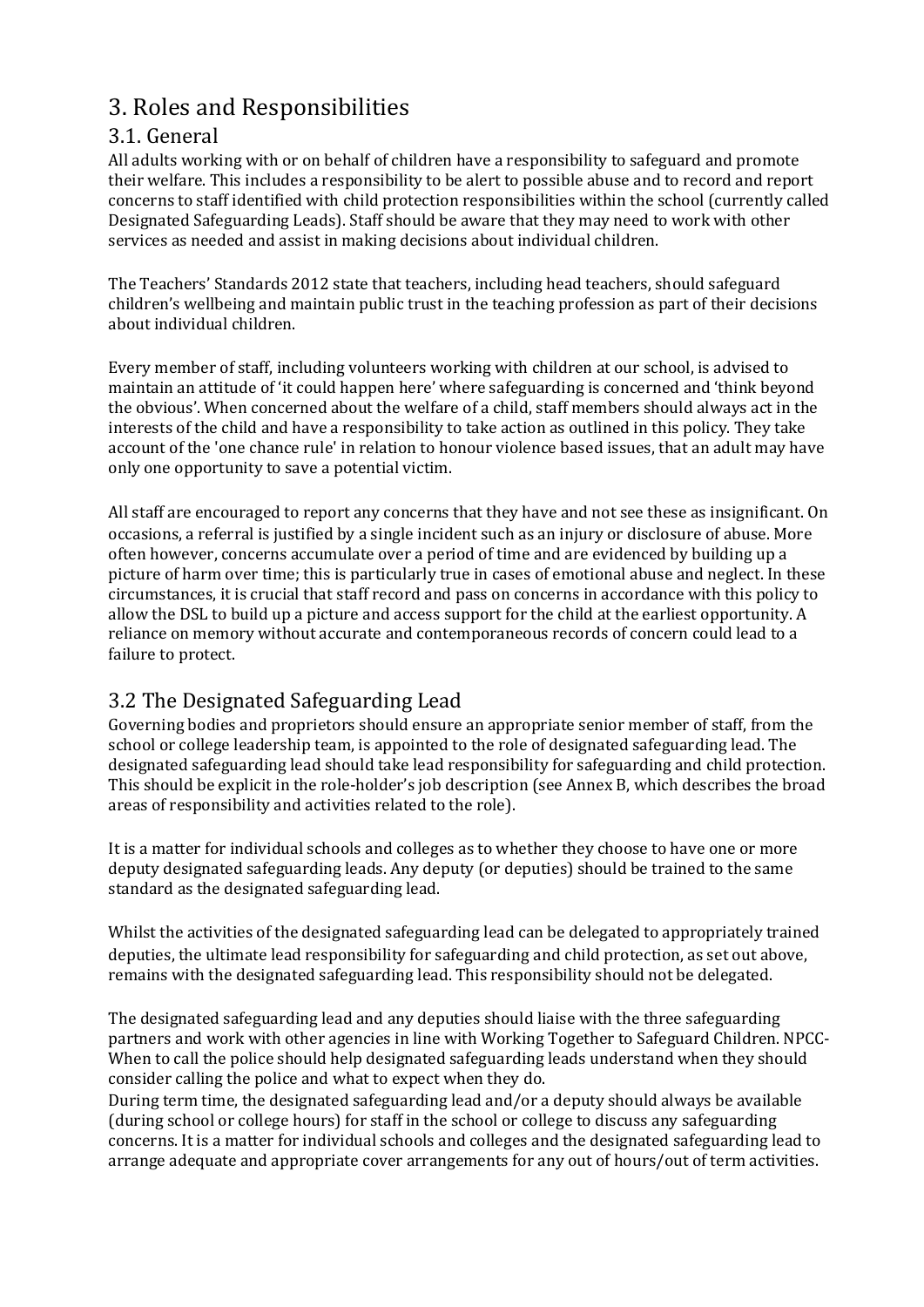The designated safeguarding lead and any deputies should undergo training to provide them with the knowledge and skills required to carry out the role. The training should be updated every two years. (WCF Education Safeguarding SLA -DSL annual training)

In addition to their formal training as set out above, their knowledge and skills should be updated (for example via e-bulletins, meeting other designated safeguarding leads, or taking time to read and digest safeguarding developments), at regular intervals, and at least annually, to keep up with any developments relevant to their role.

The names of the Designated Safeguarding Leads for the current year are listed on page 3 of this document.

All staff should be aware of their duty to raise concerns, where they exist, about the attitude or actions of colleagues using the school's confidential reporting (whistleblowing) policy.

Whistleblowing concerns about the Headteacher should be raised with the Chair of Governors. Where the Headteacher is also the sole proprietor, concerns should be reported directly to the Local Authority Designated Officer (LADO).

NSPCC's https://www.nspcc.org.uk/keeping-children-safe/reporting- abuse/dedicatedhelplines /whistleblowing-advice-line/ dedicated helpline is available as an alternative route for staff who do not feel able to raise concerns regarding child protection failures internally or have concerns about the way a concern is being handled by their school or college. Staff can call 0800 028 0285 – line is available from 8:00 AM to 8:00 PM, Monday to Friday and email[: help@nspcc.org.uk](mailto:help@nspcc.org.uk)

#### NSPCC - When to call the police

Statutory guidance contains further information on The Role and Responsibilities of the Designated Teacher

### 3.3 Maintained school governors

In accordance with the Statutory Guidance "Keeping Children Safe in Education" September 2020 the Governing Body will ensure that:

• The school has a child protection/safeguarding policy, procedures and training in place which are effective and comply with the law at all times. The policy is made available publicly.

• The policy should be reviewed at least annually or more often, for example in the event of new guidance or a significant incident.

• Governors in maintained schools are required to have an enhanced criminal records certificate from the DBS.

• It is the responsibility of the governing body to apply for the certificate for any of their governors who do not already have one.

• Governance is not a regulated activity and so governors do not need a barred list check unless, in addition to their governance duties, they also engage in regulated activity.

• Schools should also carry out a section 128 check for school governors, because a person subject to one is disqualified from being a governor. Using the free Employer Secure Access sign-in portal via the Teaching Regulation Agency's (TRA)

• Teacher Services' web page, schools can easily check if a person they propose to recruit as a governor is barred as a result of being subject to a section 128 direction.

• The school operates safer recruitment practices, including appropriate use of references and checks on new staff and volunteers. Furthermore, the Head Teacher, a nominated Governor and other staff involved in the recruitment process have undertaken Safer Recruitment Training.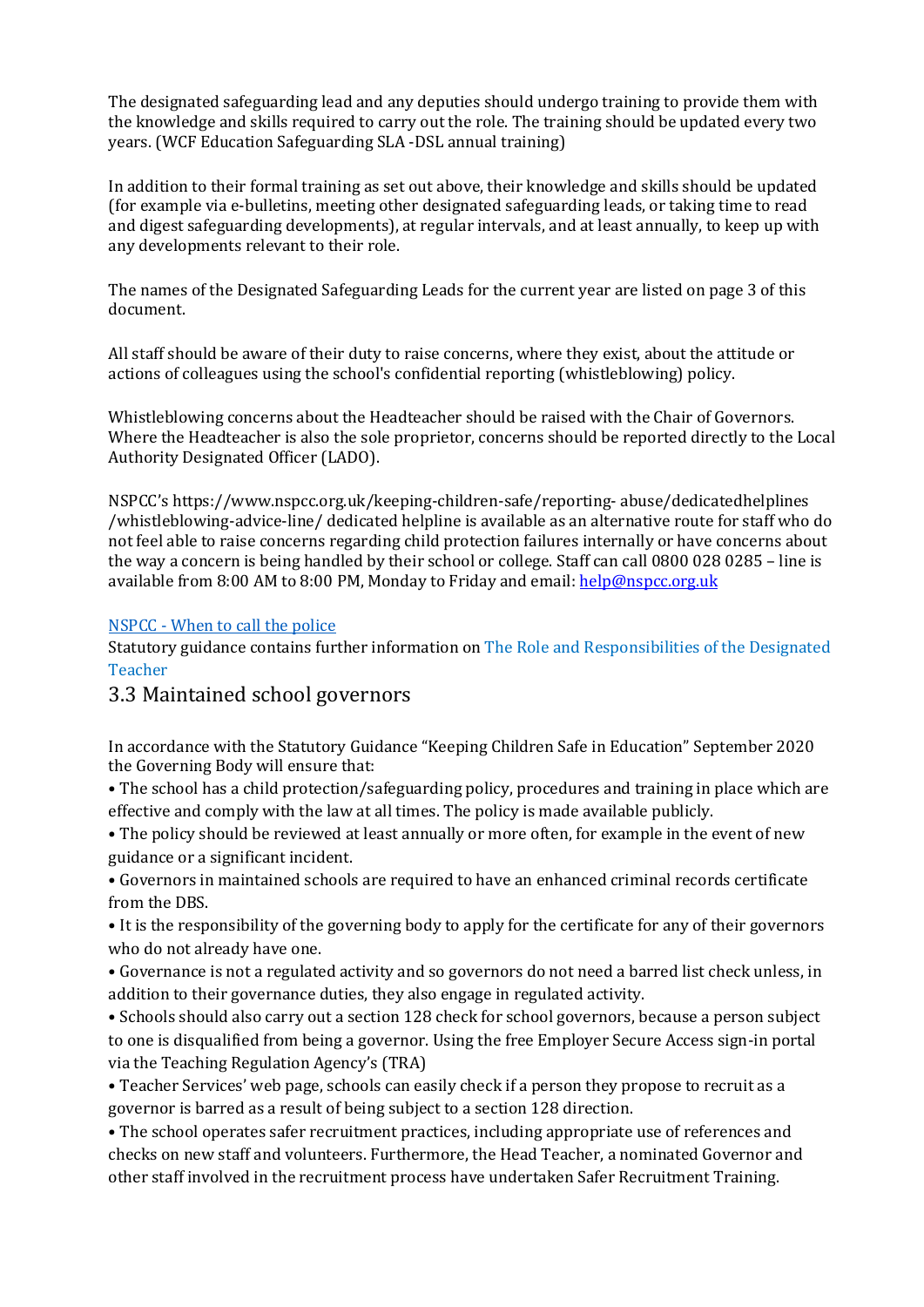There are procedures for dealing with allegations of abuse against members of staff and volunteers/ people in a position of trust.

• There is a senior member of the school's leadership team who is designated to take lead responsibility for dealing with child protection (the "Designated Safeguarding Lead") and there is always cover for this role (at least one deputy) with appropriate arrangements for before/after school and out of term activities.

• The Designated Safeguarding Lead undertakes effective Local authority training (in addition to basic child protection training) and this is refreshed every two years. In addition to this formal training, their knowledge and skills are updated at regular intervals (at least annually) via safeguarding e-briefings etc.

• The Head Teacher, and all other staff and volunteers who work with children (including early years practitioners within settings on the school site), undertake appropriate training which is regularly updated (at least every year); and that new staff and volunteers who work with children are made aware of the school's arrangements for child protection and their responsibilities (including this policy and Part 1 of Keeping Children Safe in Education 2020). Training should include FGM/Prevent/Child Exploitation.

• Any deficiencies or weaknesses in these arrangements brought to the attention of the Governing Body will be rectified without delay.

• The Chair of Governors (or, in the absence of a Chair, the Vice Chair) deals with any allegations of abuse made against the Head Teacher, with advice and guidance from the Local Authority Designated Officer (LADO).

• Effective policies and procedures are in place and updated annually including a behaviour "code of conduct" for staff and volunteers -"Guidance for Safer Working Practice for those who work with children in education settings October 2015".

• Information is provided to the Local Authority (on behalf of the WSCP) when requested, for example through the Annual Safeguarding Return (e.g. section 175 audit and the GET SAFE risk assessment tool).

• Governing bodies and proprietors should ensure that children are taught about safeguarding, including online safety. Schools should consider this as part of providing a broad and balanced curriculum.

• There is an individual member of the Governing Body who will champion issues to do with safeguarding children and child protection within the school, liaise with the Designated Safeguarding Lead, and provide information and reports to the Governing Body.

• The school contributes to inter-agency working in line with statutory guidance "Working Together to Safeguard Children" 2018 including providing a co-ordinated offer of Early Help for children who require this. This Early Help may be offered directly through school provision or via referral to an external support agency. Safeguarding arrangements take into account the procedures and practice of the local authority and the Worcestershire Safeguarding Children Partnership (WCSP).

• GDPR- It is important that governing bodies and proprietors are aware that among other obligations, the Data Protection Act 2018 and the GDPR place duties on organisations and individuals to process personal information fairly and lawfully and to keep the information they

hold safe and secure in Data protection: toolkit for schools - Guidance to support schools with data protection activity, including compliance with the GDPR.

• The school complies with all legislative safeguarding duties, including the duty to report suspected or known cases of FGM and the duty to prevent young people from being drawn into terrorism. In conjunction with the Head and DSL they should assess the level of risk within the school and put actions in place to reduce that risk

# 3.4 Head Teacher

The Head Teacher of the school will ensure that:

• The Safeguarding policies and procedures adopted by the Governing Body are effectively implemented and followed by all staff.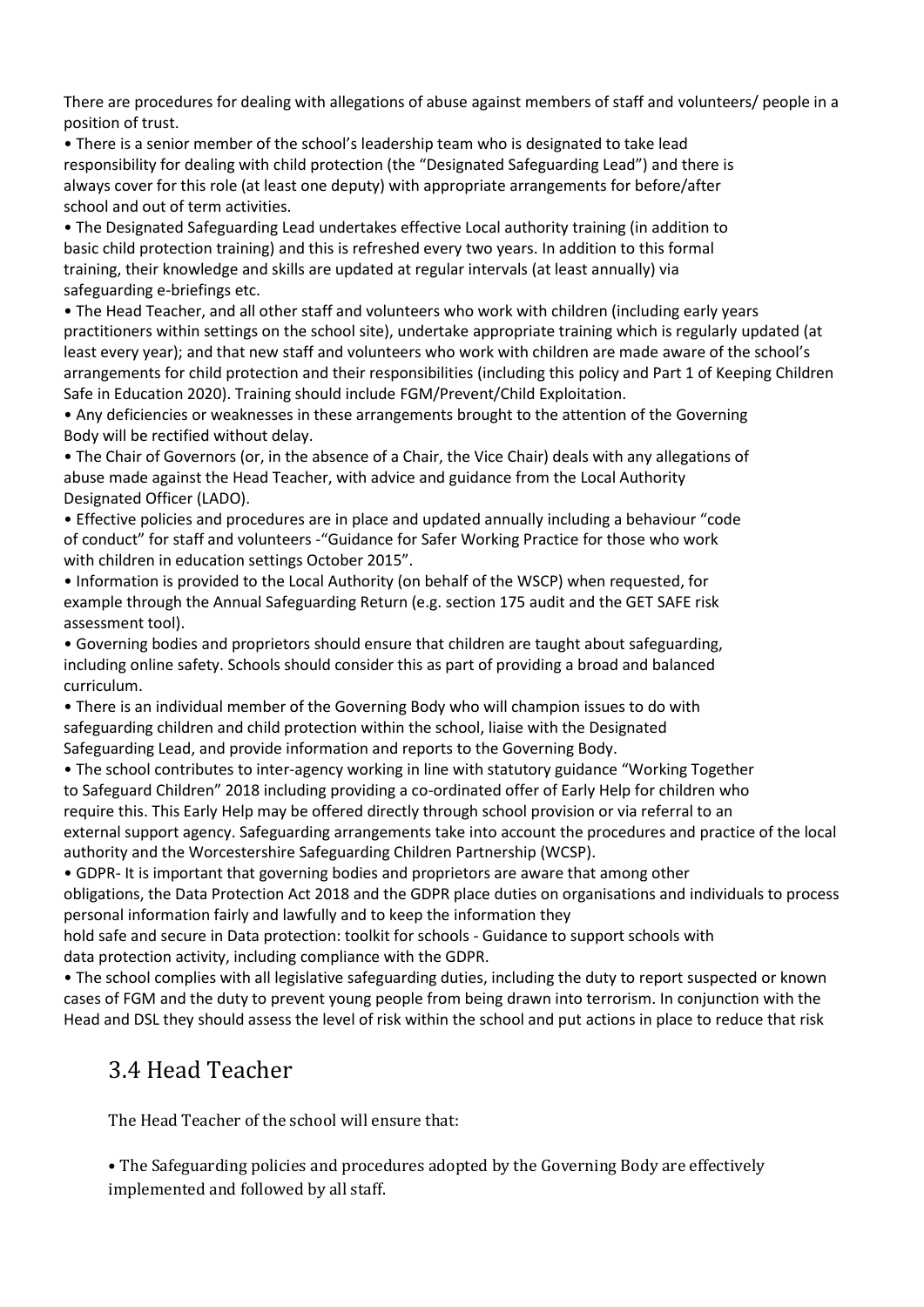Sufficient resources and time are allocated to enable the Designated Safeguarding Lead and other staff to discharge their responsibilities, including taking part in strategy discussions and other interagency meetings, and contributing to the assessment of children.

• Allegations of abuse or concerns that a member of staff or adult working at school may pose a risk of harm to a child or young person are notified to the Local Authority Designated Officer in a timely manner.

• All staff and volunteers feel able to raise concerns about poor or unsafe practice in regard to children, and such concerns are addressed sensitively and effectively in a timely manner. The NSPCC whistle blowing helpline number is also available (0800 028 0285).

• All staff are made aware that they have an individual responsibility to pass on safeguarding concerns and that if all else fails to report these directly to Children's Social Care (Children's Services) or the Police.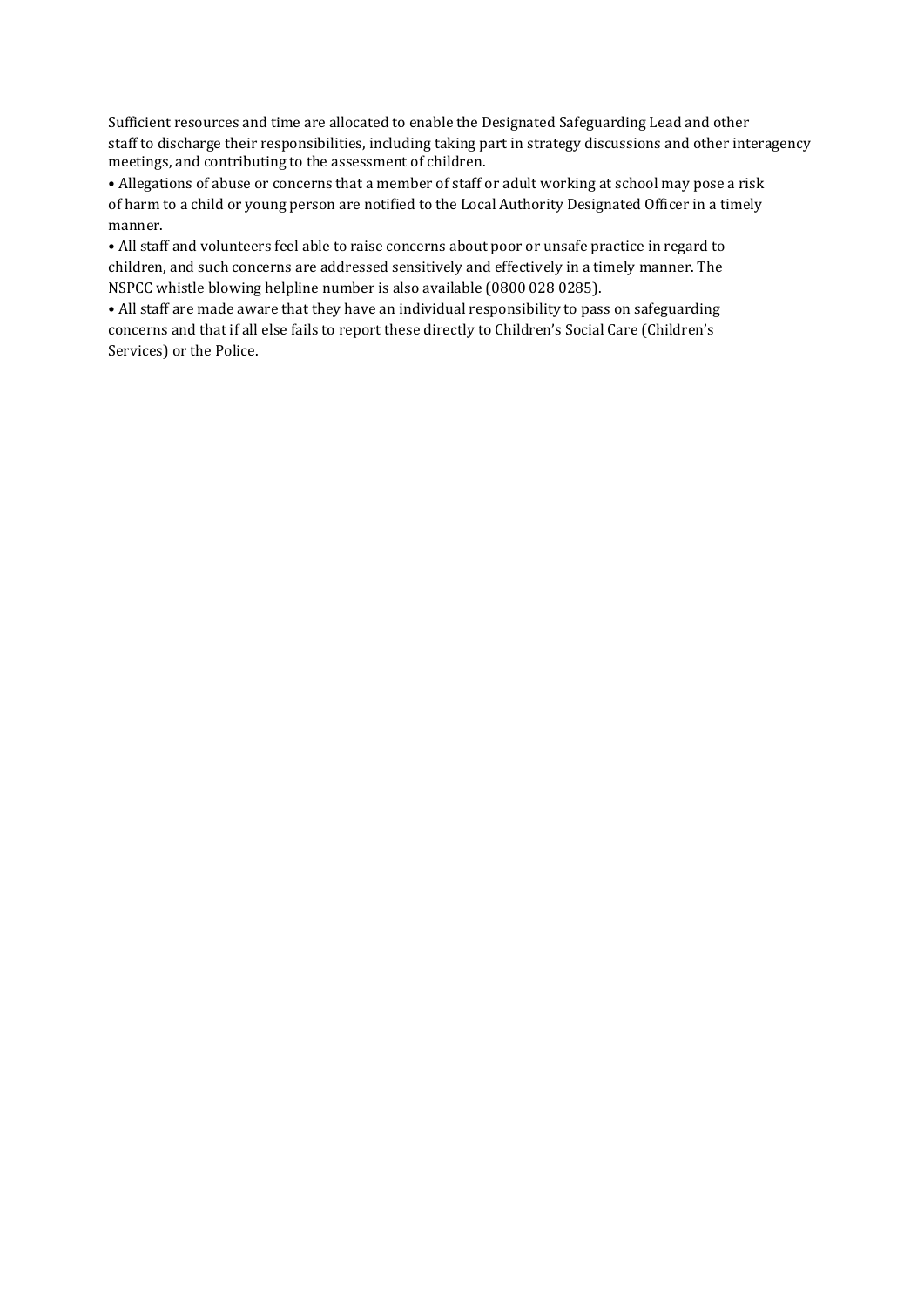# 4. Records, Monitoring and Transfer

4.1 Well-kept records are essential to good child protection practice. All staff are clear about the need to record and report concerns about a child or children within the school. The record should include the child's words as far as possible and should be timed, dated and signed. The Designated Safeguarding Lead is responsible for such records and for deciding at what point these records should be passed over to other agencies.

4.2 Records relating to actual or alleged abuse or neglect are stored apart from normal pupil or staff records. Normal records sometimes have markers to show that there is sensitive material stored elsewhere. This is to protect individuals from accidental access to sensitive material by those who do not need to know.

4.3 Child protection records are stored securely, with access confined to specific staff, e.g. Designated Safeguarding Leads and the Head Teacher.

4.4 Child protection records are reviewed regularly to check whether any action or updating is needed. This includes monitoring patterns of complaints or concerns about any individuals (eg child who repeatedly goes missing) and ensuring these are acted upon. Each stand - alone file should have a chronology of significant events.

4.5 When children transfer school, their safeguarding records are also transferred. Safeguarding records will be transferred separately from other records and best practice is to pass these directly to a Designated Safeguarding Lead in the receiving education setting, with any necessary discussion or explanation and to obtain a signed and dated record of the transfer. In the event of a child moving out of area and a physical handover not being possible then the most secure method should be found to send the confidential records to a named Designated Safeguarding Lead. Files requested by other agencies e.g. Police, should be copied.

4.6 A record of any allegations (proven) made against staff is kept in a confidential file by the Head / Principal.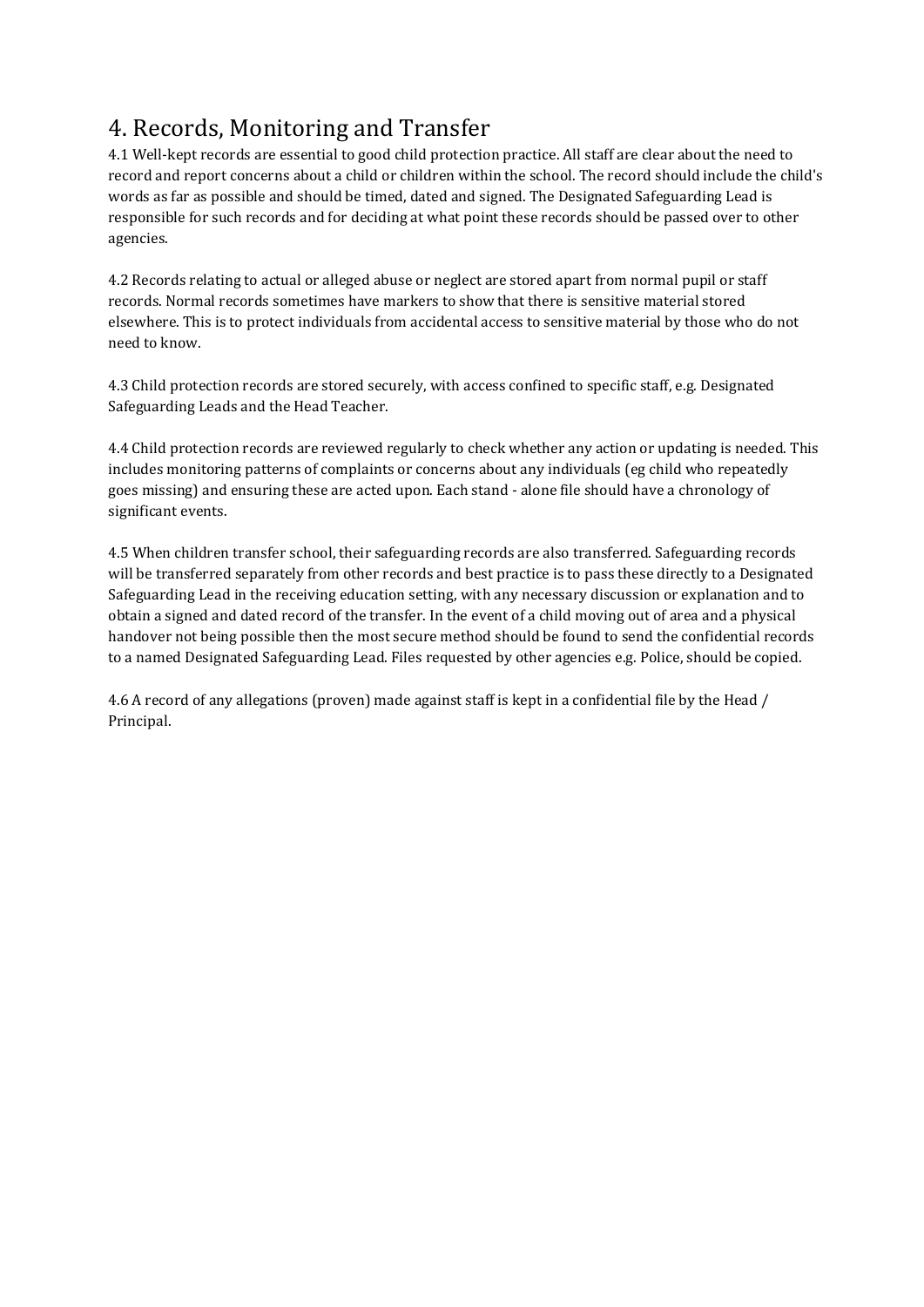# 5. Procedures for Managing Concerns

5.1 Pebworth First School adheres to child protection procedures that have been agreed locally through the Safeguarding Worcestershire https://www.safeguardingworcestershire.org.uk/ Where we identify children and families in need of support, we will carry out our responsibilities in accordance with the West Mercia Consortium inter-agency procedures and the WSCP Levels of Need Guidance.

5.2 The Designated Safeguarding Lead (DSL) should be used as a first point of contact for concerns and queries regarding any safeguarding concern in our school. Any member of staff or visitor to the school who receives a disclosure of abuse or suspects that a child is at risk of harm must report it immediately to the DSL or, if unavailable, to the deputy designated lead. In the absence of either of the above, the matter should be brought to the attention of the most senior member of staff.

5.3 All concerns about a child or young person should be reported without delay and recorded in writing using the agreed platform – this federation uses CPOMs. Visitors who do not have access to CPOMS should complete a record of concern form and the DSL/DDSL will add this to CPOMs as soon as possible. (See Appendix A).

5.4 The DSL will consider what action to take and have appropriate discussions with parents/carers prior to referral to children's social care or another agency unless, to do so would place the child at risk of harm or compromise an investigation

5.5 All referrals will be made in line with local procedures as detailed on the Worcester Children First Website.

5.6 If, at any point, there is a risk of immediate serious harm to a child a referral should be made to Children's Services immediately. Anybody can make a referral. If the child's situation does not appear to be improving the staff member with concerns should press for re-consideration by raising concerns again with the DSL and/or the Head teacher. Concerns should always lead to help for the child at some point.

5.7 Staff should always follow the reporting procedures outlined in this policy in the first instance. However, they may also share information directly with Children's Services, or the police if: • the situation is an emergency and the designated senior person, their deputy and the Head teacher are all unavailable;

• they are convinced that a direct report is the only way to ensure the pupil's safety.

5.8 Any member of staff who does not feel that concerns about a child have been responded to appropriately and in accordance with the procedures outlined in this policy should raise their concerns with the Head teacher or the Chair of Governors. If any member of staff does not feel the situation has been addressed appropriately at this point they should contact Children's Services directly with their concerns.

# 5.9 Children missing from education

All staff should be aware that children going missing, particularly repeatedly, can act as a vital warning sign of a range of safeguarding possibilities. This may include abuse and neglect, which may include sexual abuse or exploitation and can also be a sign of child criminal exploitation including involvement in county lines. It may indicate mental health problems, risk of substance abuse, risk of travelling to conflict zones, risk of female genital mutilation or risk of forced marriage. Early intervention is necessary to identify the existence of any underlying safeguarding risk and to help prevent the risks of a child going missing in future. Staff should be aware of their school's or college's unauthorised absence and children missing from education procedures.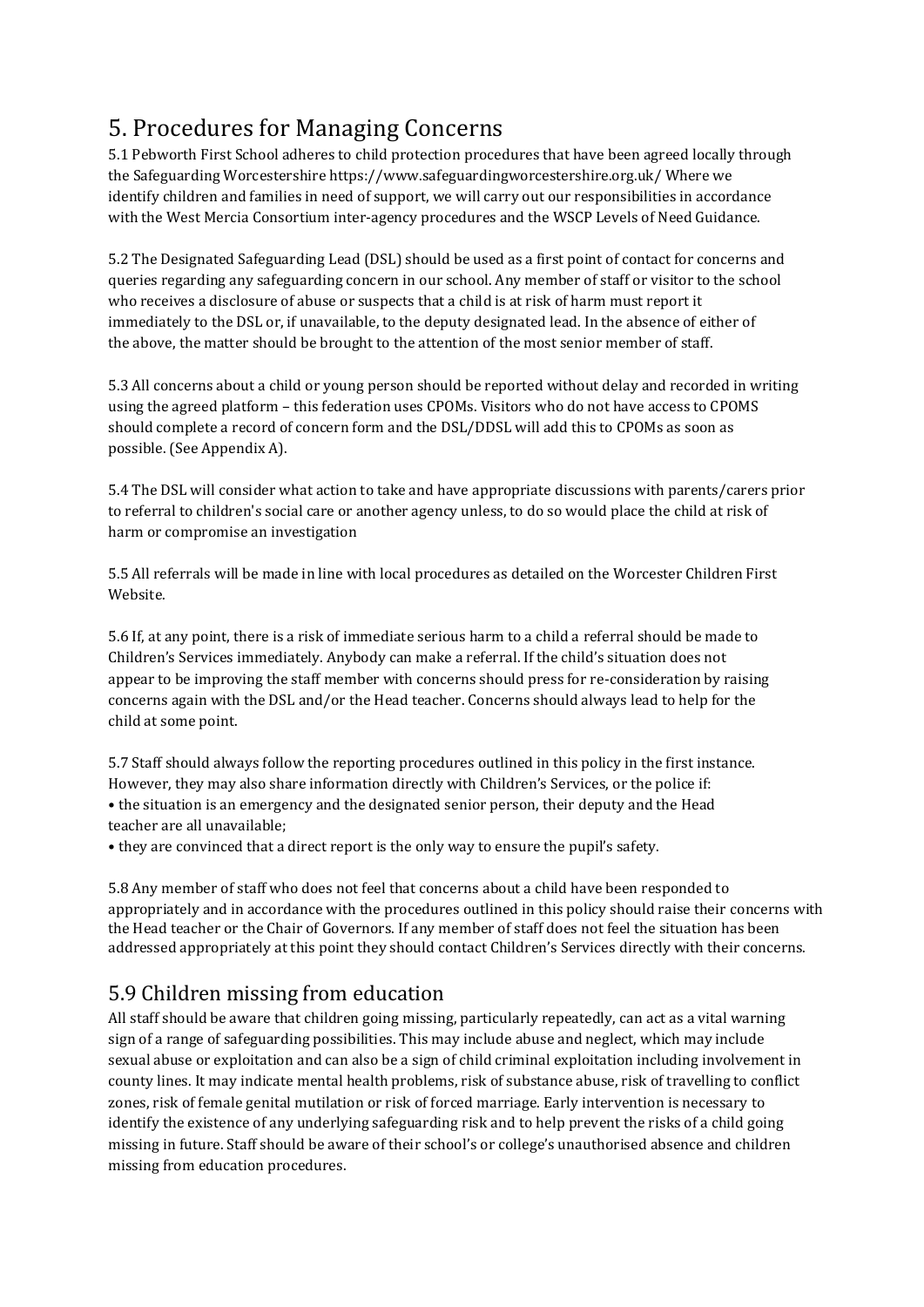# 5.10 Children with family members in prison

Approximately 200,000 children in England and Wales have a parent sent to prison each year. These children are at risk of poor outcomes including poverty, stigma, isolation and poor mental health. NICCO provides information designed to support professionals working with offenders and their children, to help mitigate negative consequences for those children.

# 5.11 Child Criminal Exploitation (CCE)

CCE is where an individual or group takes advantage of an imbalance of power to coerce, control, manipulate or deceive a child into any criminal activity (a) in exchange for something the victim needs or wants, and/or (b) for the financial or other advantage of the perpetrator or facilitator and/or (c) through violence or the threat of violence. A victim may have been criminally exploited even if the activity appears consensual. CCE does not always involve physical contact; it can also occur through the use of technology.

CCE can include children being forced to work in cannabis factories, being coerced into moving drugs or money across the country (county lines, see page 85 for more information), forced to shoplift or pickpocket, or to threaten other young people. Some of the following can be indicators of CCE:

- children who appear with unexplained gifts or new possessions;
- children who associate with other young people involved in exploitation;
- children who suffer from changes in emotional well-being; children who misuse drugs and alcohol;
- children who go missing for periods of time or regularly come home late; and
- children who regularly miss school or education or do not take part in education.

# 5.12 Child Sexual Exploitation (CSE)

CSE occurs where an individual or group takes advantage of an imbalance of power to coerce, manipulate or deceive a child into sexual activity (a) in exchange for something the victim needs or wants, and/or (b) for the financial advantage or increased status of the perpetrator or facilitator. The victim may have been sexually exploited even if the sexual activity appears consensual. CSE does not always involve physical contact; it can also occur through the use of technology. CSE can affect any child or young person (male or female) under the age of 18 years, including 16 and 17 year olds who can legally consent to have sex. It can include both contact (penetrative and non-penetrative acts) and non-contact sexual activity and may occur without the child or young person's immediate knowledge (e.g. through others copying videos or images they have created and posted on social media).

The above CCE indicators can also be indicators of CSE, as can:

- children who have older boyfriends or girlfriends; and
- children who suffer from sexually transmitted infections or become pregnant.

The department provide: Child sexual exploitation: guide for practitioners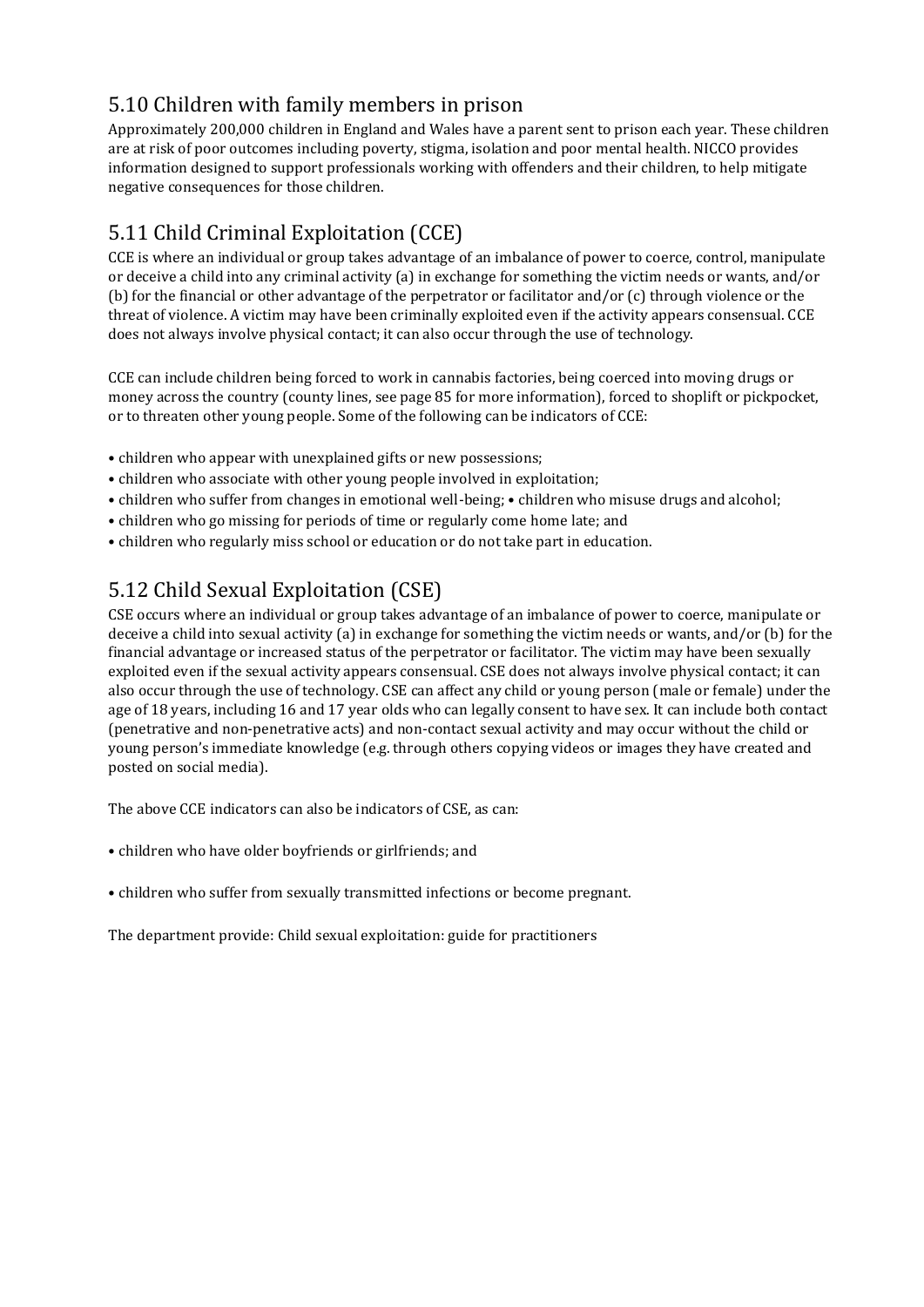# 5.13 County lines

County lines is a term used to describe gangs and organised criminal networks involved in exporting illegal drugs (primarily crack cocaine and heroin) into one or more importing areas [within the UK], using dedicated mobile phone lines or other form of "deal line".

Exploitation is an integral part of the county lines offending model with children and vulnerable adults exploited to move [and store] drugs and money. Offenders will often use coercion, intimidation, violence (including sexual violence) and weapons to ensure compliance of victims. Children can be targeted and recruited into county lines in a number of locations including schools, further and higher educational institutions, pupil referral units, special educational needs schools, children's homes and care homes. Children are often recruited to move drugs and money between locations and are known to be exposed to techniques such as 'plugging', where drugs are concealed internally to avoid detection. Children can easily become trapped by this type of exploitation as county lines gangs create drug debts and can threaten serious violence and kidnap towards victims (and their families) if they attempt to leave the county lines network.

One of the ways of identifying potential involvement in county lines are missing episodes (both from home and school), when the victim may have been trafficked for the purpose of transporting drugs and a referral to the National Referral Mechanism103 should be considered. If a child is suspected to be at risk of or involved in county lines, a safeguarding referral should be considered alongside consideration of availability of local services/third sector providers who offer support to victims of county lines exploitation.

Further information on the signs of a child's involvement in county lines is available in guidance published by the Home Office.

### 5.14 Domestic abuse

The cross-government definition of domestic violence and abuse is: any incident or pattern of incidents of controlling, coercive, threatening behaviour, violence or abuse between those aged 16 or over who are, or have been, intimate partners or family members regardless of gender or sexuality. The abuse can include, but is not limited to: psychological; physical; sexual; financial; and emotional.

All children can witness and be adversely affected by domestic abuse in the context of their home life where domestic abuse occurs between family members. Exposure to domestic abuse and/or violence can have a serious, long lasting emotional and psychological impact on children. In some cases, a child may blame themselves for the abuse or may have had to leave the family home as a result.

### 5.15 Operation Encompass

Pebworth First School is receiving Operation Encompass Notifications. Operation Encompass is to highlight that a Domestic Abuse Incident has taken place and the police have been called. It is about keeping an eye on changed behaviour and logging anything out of the ordinary. Operation Encompass is working really well in Worcestershire Schools and Worcestershire Children First have successfully notified over 5500 incidents. All this is great news for children and their families. It helps police and schools work together to provide emotional and practical help to children. The system ensures that when police are called to an incident of domestic abuse, where there are children in the household who have experienced the domestic incident, the police will inform Worcestershire Children First, who then inform the School (usually the Designated Safeguarding Lead) in school before the child or children arrive at school the following day. This ensures that the school has up to date relevant information about the child's circumstances and can enable support to be given to the child according to their needs.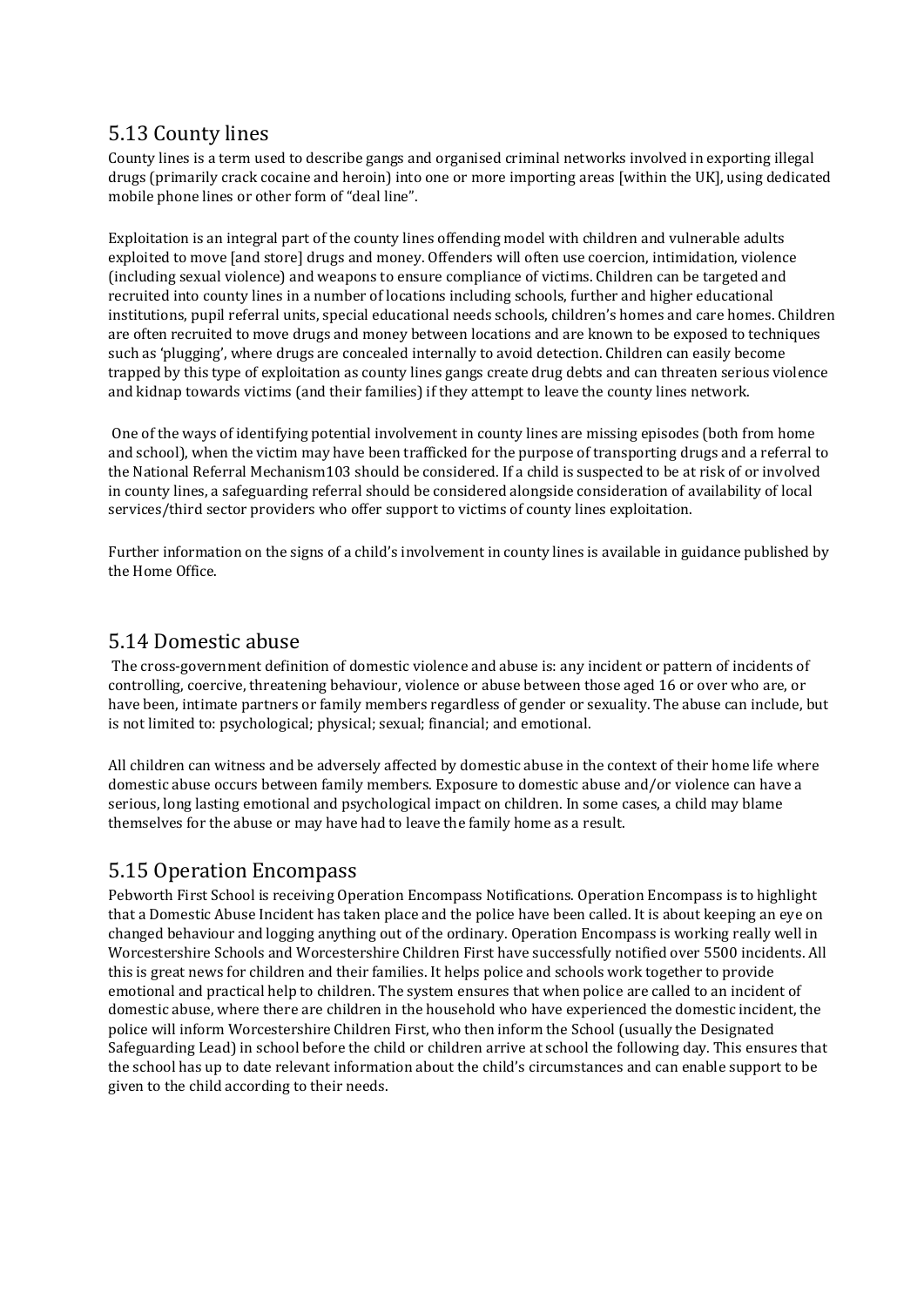# 5.16 Homelessness

Being homeless or being at risk of becoming homeless presents a real risk to a child's welfare. The designated safeguarding lead (and any deputies) should be aware of contact details and referral routes into the Local Housing Authority so they can raise/progress concerns at the earliest opportunity. Indicators that a family may be at risk of homelessness include household debt, rent arrears, domestic abuse and anti-social behaviour, as well as the family being asked to leave a property. Whilst referrals and/or discussion with the Local Housing Authority should be progressed as appropriate, and in accordance with local procedures, this does not, and should not, replace a referral into children's social care where a child has been harmed or is at risk of harm. The Homelessness Reduction Act 2017 places a new legal duty on English councils so that everyone who is homeless or at risk of homelessness will have access to meaningful help including an assessment of their needs and circumstances, the development of a personalised housing plan, and work to help them retain their accommodation or find a new place to live. The following factsheets usefully summarise the new duties: Homeless Reduction Act Factsheets. The new duties shift focus to early intervention and encourage those at risk to seek support as soon as possible, before they are facing a homelessness crisis.

In most cases school and college staff will be considering homelessness in the context of children who live with their families, and intervention will be on that basis. However, it should also be recognised in some cases 16 and 17 year olds could be living independently from their parents or guardians, for example through their exclusion from the family home, and will require a different level of intervention and support. Children's services will be the lead agency for these young people and the designated safeguarding lead (or a deputy) should ensure appropriate referrals are made based on the child's circumstances. The department and the Ministry of Housing, Communities and Local Government have published joint statutory guidance on the provision of accommodation for 16 and 17 year olds who may be homeless and/or require accommodation: here.

# 5.17 'honour-based' abuse (including Female Genital Mutilation and Forced Marriage)

So-called 'honour-based' abuse (HBA) encompasses incidents or crimes which have been committed to protect or defend the honour of the family and/or the community, including female genital mutilation (FGM), forced marriage, and practices such as breast ironing. Abuse committed in the context of preserving "honour" often involves a wider network of family or community pressure and can include multiple perpetrators. It is important to be aware of this dynamic and additional risk factors when deciding what form of safeguarding action to take. All forms of HBA are abuse (regardless of the motivation) and should be handled and escalated as such. Professionals in all agencies, and individuals and groups in relevant communities, need to be alert to the possibility of a child being at risk of HBA, or already having suffered HBA.

#### **Actions**

If staff have a concern regarding a child that might be at risk of HBA or who has suffered from HBA, they should speak to the designated safeguarding lead (or deputy). As appropriate, they will activate local safeguarding procedures, using existing national and local protocols for multi-agency liaison with police and children's social care.

Where FGM has taken place, since 31 October 2015 there has been a mandatory reporting duty placed on teachers.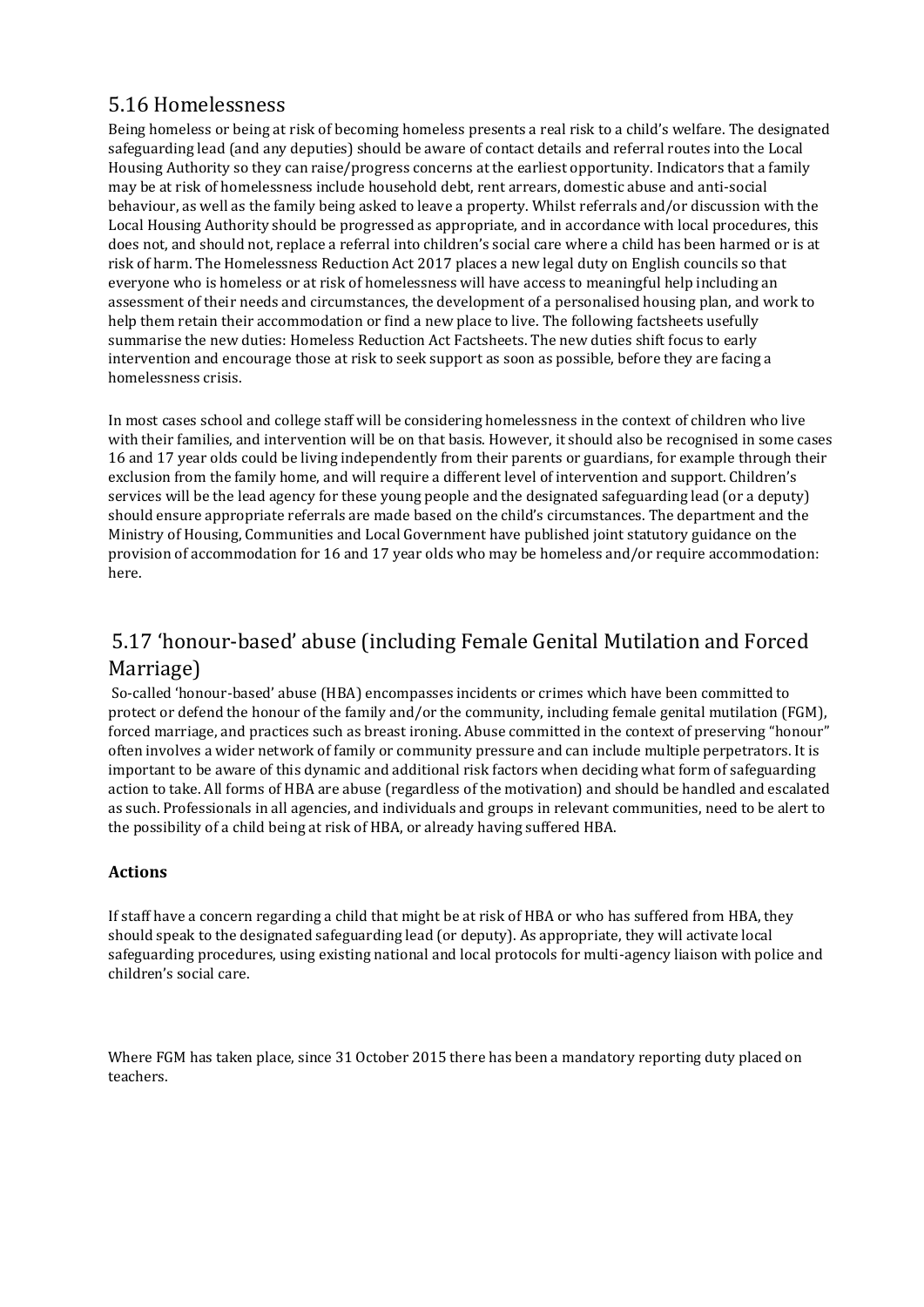# 5.18 FGM mandatory reporting duty for teachers

Section 5B of the Female Genital Mutilation Act 2003 (as inserted by section 74 of the Serious Crime Act 2015) places a statutory duty upon teachers along with regulated health and social care professionals in England and Wales, to report to the police where they discover (either through disclosure by the victim or visual evidence) that FGM appears to have been carried out on a girl under 18. Those failing to report such cases may face disciplinary sanctions. It will be rare for teachers to see visual evidence, and they should not be examining pupils or students, but the same definition of what is meant by "to discover that an act of FGM appears to have been carried out" is used for all professionals to whom this mandatory reporting duty applies. Information on when and how to make a report can be found at: Mandatory reporting of female genital mutilation procedural information.

Teachers must personally report to the police cases where they discover that an act of FGM appears to have been carried out.105 Unless the teacher has good reason not to, they should still consider and discuss any such case with the school's or college's designated safeguarding lead (or deputy) and involve children's social care as appropriate. The duty does not apply in relation to at risk or suspected cases (i.e. where the teacher does not discover that an act of FGM appears to have been carried out, either through disclosure by the victim or visual evidence) or in cases where the woman is 18 or over. In these cases, teachers should follow local safeguarding procedures. The following is a useful summary of the FGM mandatory reporting duty: FGM Fact Sheet.

## 5.19 Forced marriage

Forcing a person into a marriage is a crime in England and Wales. A forced marriage is one entered into without the full and free consent of one or both parties and where violence, threats or any other form of coercion is used to cause a person to enter into a marriage. Threats can be physical or emotional and psychological.

A lack of full and free consent can be where a person does not consent or where they cannot consent (if they have learning disabilities, for example). Nevertheless, some perpetrators use perceived cultural practices as a way to coerce a person into marriage. Schools and colleges can play an important role in safeguarding children from forced marriage. The Forced Marriage Unit has published statutory guidance and Multi-agency guidelines, pages 35-36 of which focus on the role of schools and colleges. School and college staff can contact the Forced Marriage Unit if they need advice or information: Contact: 020 7008 0151 or email [fmu@fco.gov.uk.](mailto:fmu@fco.gov.uk)

### 5.20 Preventing radicalisation

Children are vulnerable to extremist ideology and radicalisation. Similar to protecting children from other forms of harms and abuse, protecting children from this risk should be a part of a schools' or colleges' safeguarding approach.

• Extremism is the vocal or active opposition to our fundamental values, including democracy, the rule of law, individual liberty and the mutual respect and tolerance of different faiths and beliefs. This also includes calling for the death of members of the armed forces.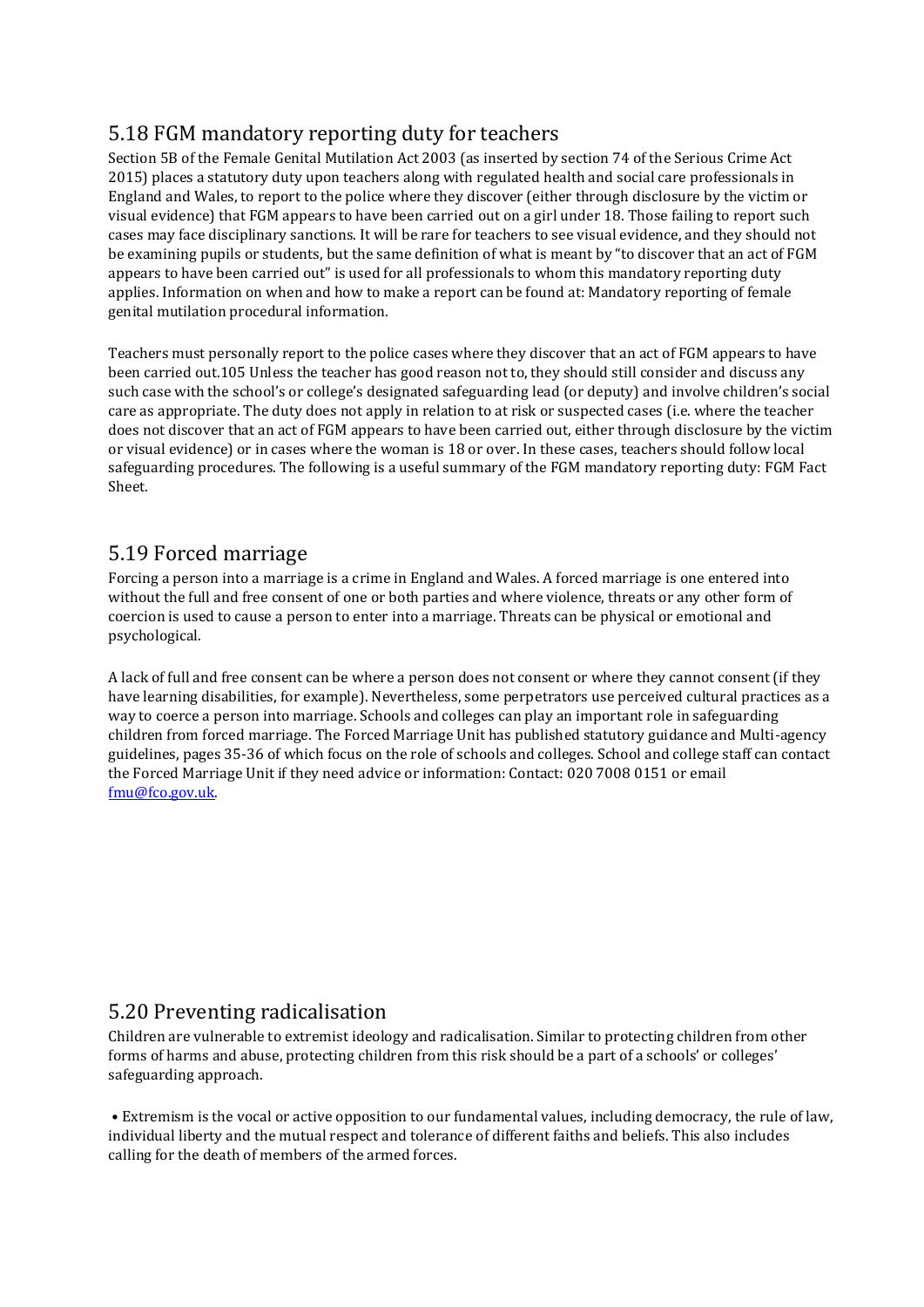• Radicalisation refers to the process by which a person comes to support terrorism and extremist ideologies associated with terrorist groups.

• Terrorism is an action that endangers or causes serious violence to a person/people; causes serious damage to property; or seriously interferes or disrupts an electronic system. The use or threat must be designed to influence the government or to intimidate the public and is made for the purpose of advancing a political, religious or ideological cause.

As defined in the Government's Counter Extremism Strategy, <https://www.gov.uk/government/publications/counter-extremism-strategy>

As defined in the Revised Prevent Duty Guidance for England and Wales, [https://www.gov.uk/government/publications/prevent-duty-guidance/revised-prevent-duty-guidancefor](https://www.gov.uk/government/publications/prevent-duty-guidance/revised-prevent-duty-guidancefor-england-and-wales)[england-and-wales](https://www.gov.uk/government/publications/prevent-duty-guidance/revised-prevent-duty-guidancefor-england-and-wales)

As defined in the Terrorism Act 2000 (TACT 2000), <http://www.legislation.gov.uk/ukpga/2000/11/contents>

There is no single way of identifying whether a child is likely to be susceptible to an extremist ideology. Background factors combined with specific influences such as family and friends may contribute to a child's vulnerability. Similarly, radicalisation can occur through many different methods (such as social media or the internet) and settings (such as within the home).

However, it is possible to protect vulnerable people from extremist ideology and intervene to prevent those at risk of radicalisation being radicalised. As with other safeguarding risks, staff should be alert to changes in children's behaviour, which could indicate that they may be in need of help or protection. Staff should use their judgement in identifying children who might be at risk of radicalisation and act proportionately which may include the designated safeguarding lead (or deputy) making a Prevent referral. The school's designated safeguarding lead (and any deputies) should be aware of local procedures for making a Prevent referral.

### 5.21 The Prevent duty

All schools and colleges are subject to a duty under section 26 of the Counter-Terrorism and Security Act 2015 (the CTSA 2015), in the exercise of their functions, to have "due regard109 to the need to prevent people from being drawn into terrorism". This duty is known as the Prevent duty.

The Prevent duty should be seen as part of schools' and colleges' wider safeguarding obligations. Designated safeguarding leads and other senior leaders should familiarise themselves with the revised Prevent duty guidance: for England and Wales, The guidance is set out in terms of four general themes: risk assessment, working in partnership, staff training, and IT policies.

There is additional guidance: Prevent duty guidance: for further education institutions in England and Wales that applies to colleges.

### 5.22 Channel

Channel is a voluntary, confidential support programme which focuses on providing support at an early stage to people who are identified as being vulnerable to being drawn into terrorism.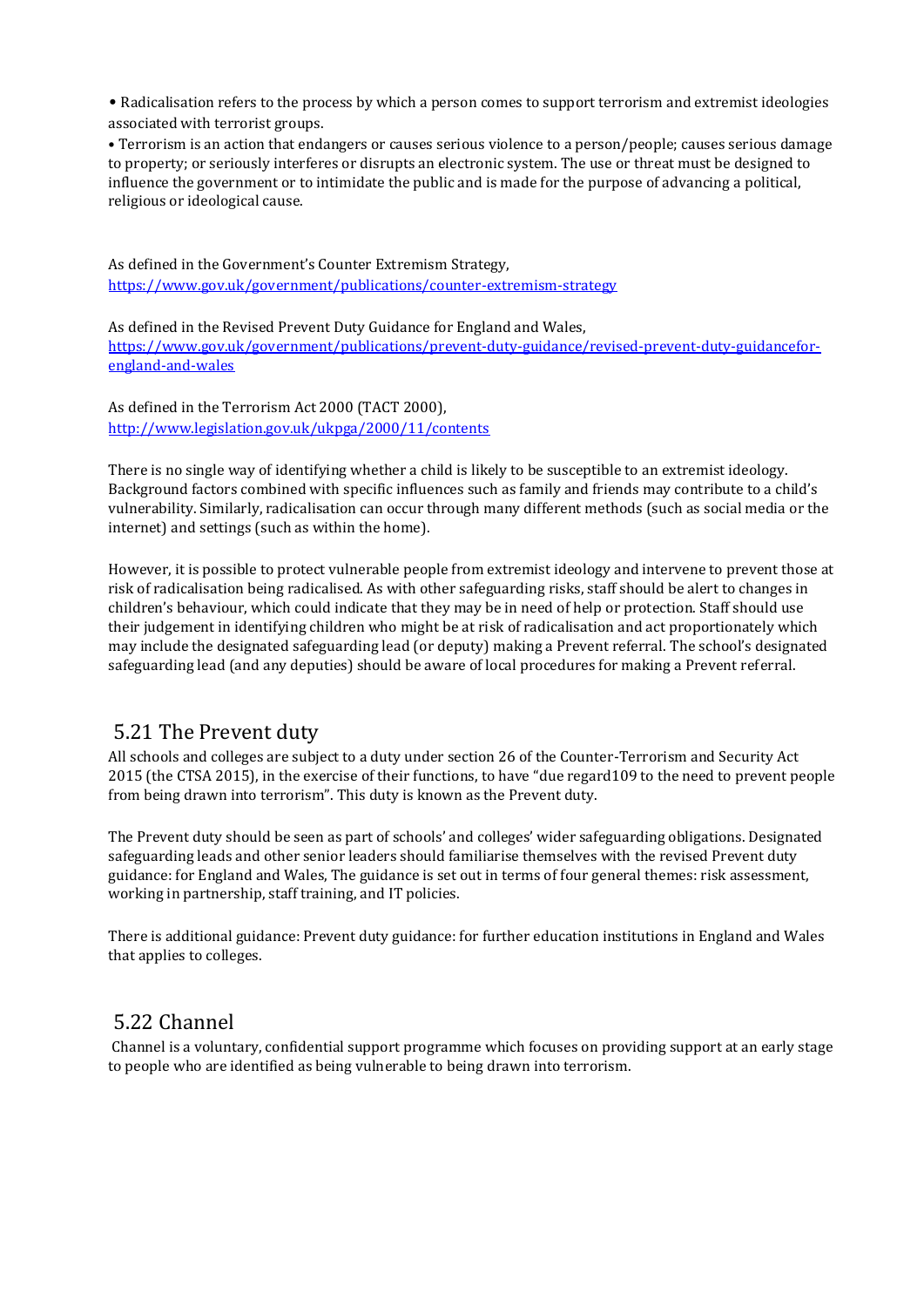Prevent referrals may be passed to a multi-agency Channel panel, which will discuss the individual referred to determine whether they are vulnerable to being drawn into terrorism and consider the appropriate support required. A representative from the school or college may be asked to attend the Channel panel to help with this assessment. An individual's engagement with the programme is entirely voluntary at all stages

Guidance on Channel is available at: Channel guidance.

The Home Office has developed three e-learning modules:

• Prevent awareness e-learning offers an introduction to the Prevent duty

• Prevent referrals e-learning supports staff to make Prevent referrals that are robust, informed and with good intention.

• Channel awareness e-learning is aimed at staff who may be asked to contribute to or sit on a multiagency Channel panel.

Educate Against Hate, is a government website designed to support school teachers and leaders to help them safeguard their students from radicalisation and extremism. The platform provides free information and resources to help school staff identify and address the risks, as well as build resilience to radicalisation.

For advice specific to further education, the Education and Training Foundation (ETF) hosts the Prevent for FE and Training. This hosts a range of free, sector specific resources to support further education settings comply with the Prevent duty. This includes the Prevent Awareness e-learning, which offers an introduction to the duty, and the Prevent Referral e-learning, which is designed to support staff to make robust, informed and proportionate referrals.

The ETF Online Learning environment provides online training modules for practitioners, leaders and managers, support staff and governors/Board members outlining their roles and responsibilities under the duty.

### 5.23 Peer on peer/child on child abuse

Children can abuse other children. This is generally referred to as peer on peer abuse and can take many forms. This can include (but is not limited to): abuse within intimate partner relationships; bullying (including cyberbullying); sexual violence and sexual harassment; physical abuse such as hitting, kicking, shaking, biting, hair pulling, or otherwise causing physical harm; sexting and initiation/hazing type violence and rituals.

# 5.24 Sexual violence and sexual harassment between children in schools and colleges

### **Context**

Sexual violence and sexual harassment can occur between two children of any age and sex. It can also occur through a group of children sexually assaulting or sexually harassing a single child or group of children.

Children who are victims of sexual violence and sexual harassment will likely find the experience stressful and distressing. This will, in all likelihood, adversely affect their educational attainment. Sexual violence and sexual harassment exist on a continuum and may overlap, they can occur online and offline (both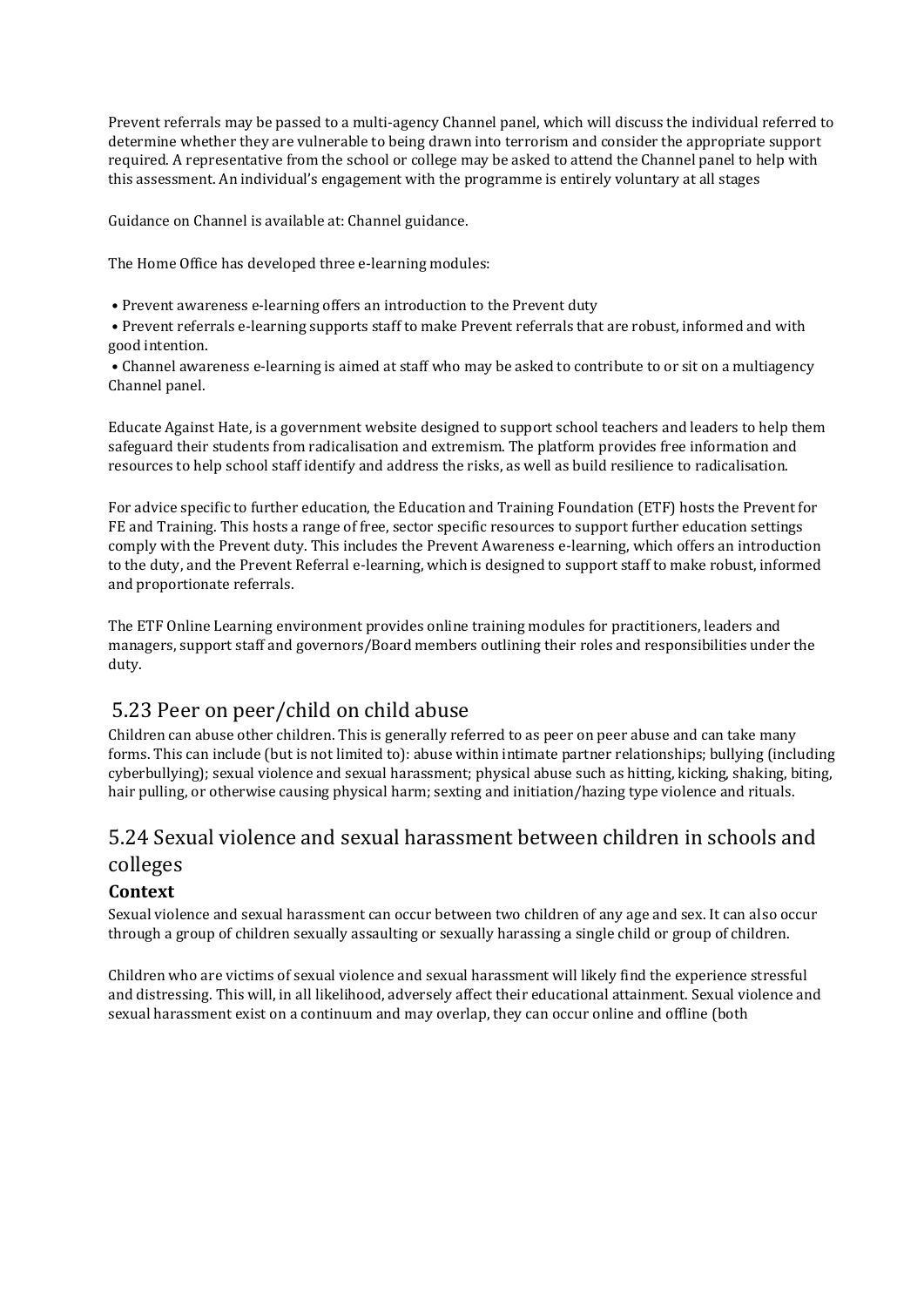physical and verbal) and are never acceptable. It is important that all victims are taken seriously and offered appropriate support. Staff should be aware that some groups are potentially more at risk. Evidence shows girls, children with SEND and LGBT children are at greater risk.

Staff should be aware of the importance of:

• making clear that sexual violence and sexual harassment is not acceptable, will never be tolerated and is not an inevitable part of growing up;

• not tolerating or dismissing sexual violence or sexual harassment as "banter", "part of growing up", "just having a laugh" or "boys being boys"; and

• challenging behaviours (potentially criminal in nature), such as grabbing bottoms, breasts and genitalia, flicking bras and lifting up skirts. Dismissing or tolerating such behaviours risks normalising them.

#### **What is sexual violence and sexual harassment?**

It is important that school and college staff are aware of sexual violence and the fact children can, and sometimes do, abuse their peers in this way. When referring to sexual violence we are referring to sexual violence offences under the Sexual Offences Act 2003 as described below:

**Rape**: A person (A) commits an offence of rape if: he intentionally penetrates the vagina, anus or mouth of another person (B) with his penis, B does not consent to the penetration and A does not reasonably believe that B consents.

**Assault by Penetration**: A person (A) commits an offence if: s/he intentionally penetrates the vagina or anus of another person (B) with a part of her/his body or anything else, the penetration is sexual, B does not consent to the penetration and A does not reasonably believe that B consents.

**Sexual Assault**: A person (A) commits an offence of sexual assault if: s/he intentionally touches another person (B), the touching is sexual, B does not consent to the touching and A does not reasonably believe that B consents.

#### **What is consent?**

Consent is about having the freedom and capacity to choose. Consent to sexual activity may be given to one sort of sexual activity but not another, e.g.to vaginal but not anal sex or penetration with conditions, such as wearing a condom. Consent can be withdrawn at any time during sexual activity and each time activity occurs. Someone consents to vaginal, anal or oral penetration only if s/he agrees by choice to that penetration and has the freedom and capacity to make that choice.

### 5.25 Sexual harassment

When referring to sexual harassment we mean 'unwanted conduct of a sexual nature' that can occur online and offline. When we reference sexual harassment, we do so in the context of child on child sexual harassment. Sexual harassment is likely to: violate a child's dignity, and/or make them feel intimidated, degraded or humiliated and/or create a hostile, offensive or sexualised environment. Whilst not intended to be an exhaustive list, sexual harassment can include: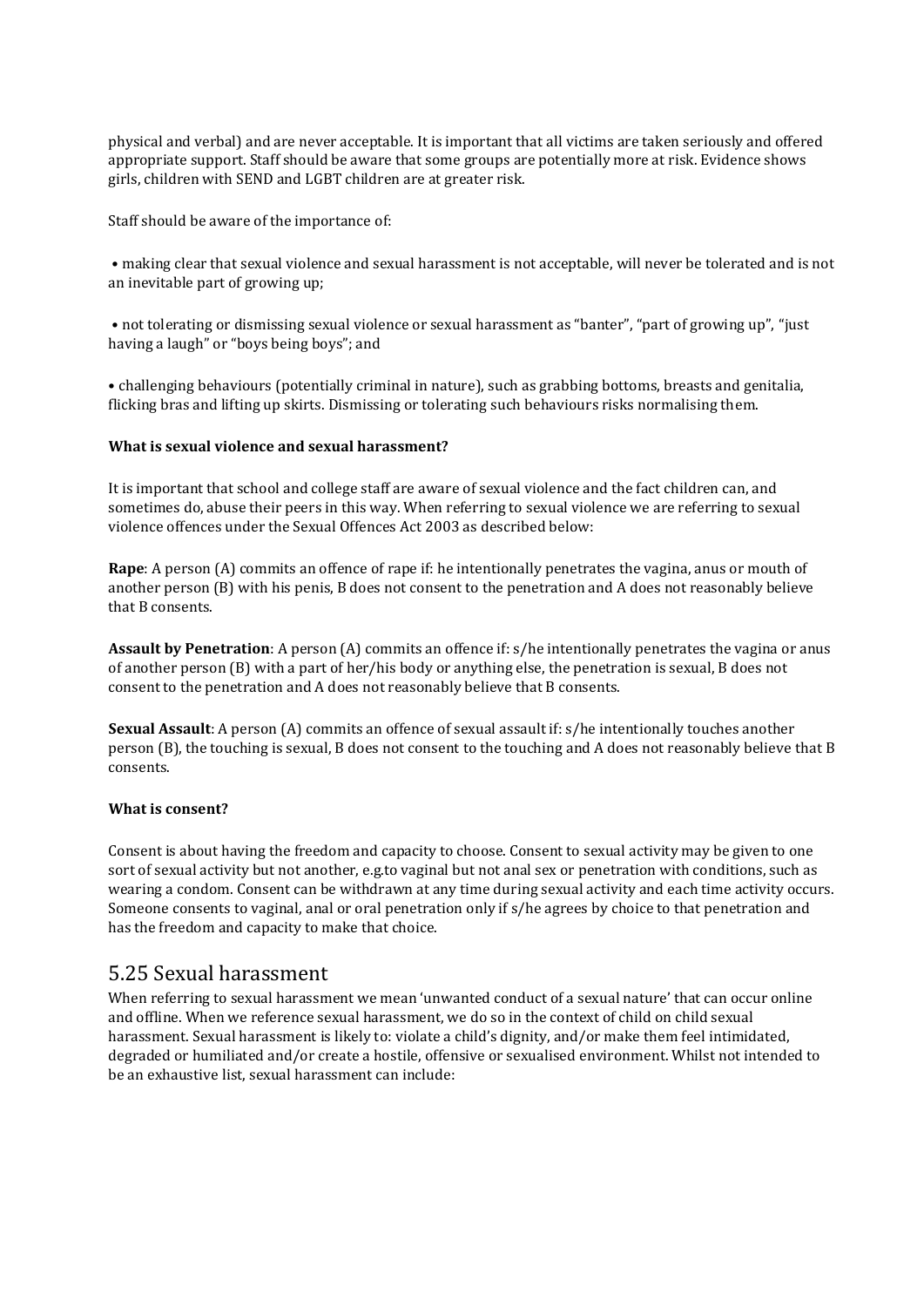- sexual comments, such as: telling sexual stories, making lewd comments, making sexual remarks about clothes and appearance and calling someone sexualised names;
- sexual "jokes" or taunting;

• physical behaviour, such as: deliberately brushing against someone, interfering with someone's clothes (schools and colleges should be considering when any of this crosses a line into sexual violence - it is important to talk to and consider the experience of the victim) and displaying pictures, photos or drawings of a sexual nature; and

• online sexual harassment. This may be standalone, or part of a wider pattern of sexual harassment and/or sexual violence.

- It may include: non-consensual sharing of sexual images and videos;
- sexualised online bullying;
- unwanted sexual comments and messages, including, on social media;
- sexual exploitation; coercion and threats; and upskirting.

#### **Upskirting**

The Voyeurism (Offences) Act, which is commonly known as the Upskirting Act, came into force on 12 April 2019. 'Upskirting' is where someone takes a picture under a person's clothing (not necessarily a skirt) without their permission and or knowledge, with the intention of viewing their genitals or buttocks (with or without underwear) to obtain sexual gratification, or cause the victim humiliation, distress or alarm. It is a criminal offence. Anyone of any gender, can be a victim.

The response to a report of sexual violence or sexual harassment. The initial response to a report from a child is important. It is essential that all victims are reassured that they are being taken seriously and that they will be supported and kept safe. A victim should never be given the impression that they are creating a problem by reporting sexual violence or sexual harassment. Nor should a victim ever be made to feel ashamed for making a report.

If staff have a concern about a child or a child makes a report to them, they should follow the referral process. As is always the case, if staff are in any doubt as to what to do they should speak to the designated safeguarding lead (or a deputy).

#### **Additional advice and support**

- What to do if you're worried a child is being abused DfE advice
- Domestic abuse: Various Information/Guidance Home Office (HO)
- Faith based abuse: National Action Plan DfE advice

• Relationship abuse: disrespect nobody - Home Office website On page 95 of KCSIE September 2020, you will find additional advice and support.

### 5.26 Children with additional vulnerabilities

There are many children who have additional needs or whose living arrangements may mean that they are more vulnerable to harm, for example children with special educational needs, disabled children, children in public care or privately fostered children. It is essential that the school knows who shares parental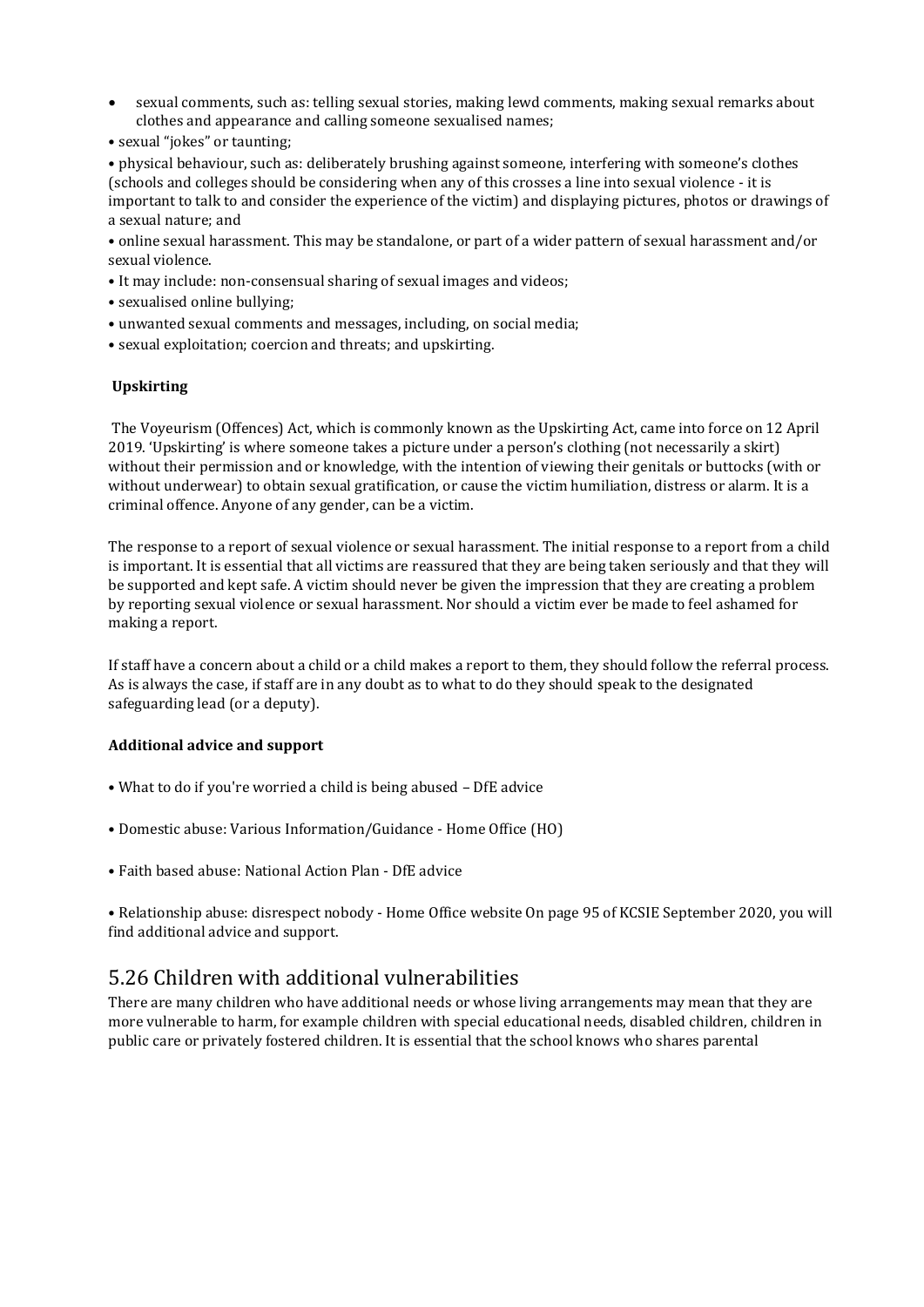responsibility for children and has effective relationships with partner agencies in relation to these children (for example, Virtual School for Children in Care).

The school will ensure that staff have sufficient knowledge and guidance so that they are aware of the additional challenges faced by these children and the impact of their additional vulnerabilities. These can include: assumptions that indicators of possible abuse such as behaviour, mood and injury relate to a child's disability without further exploration; no single point of contact for the school as a child has a number of caregivers and involved professionals; assumptions that state approved care-givers are providing safe care for the child; communication needs of a child which can lead to over reliance on parental accounts and interpretations.

#### **What should schools do?**

Pebworth First School will contact Family Front door when they have a concern about a child, they should contact Family Front Door If the concerns are based on more concrete indicators – i.e., the young person says this is going to happen to them, or disclosure that it has happened to them or to an older sister – schools should make a child protection referral and inform the Police as required by the mandatory reporting duty. Schools should not:

- Contact the parents before seeking advice from children's social care;
- Make any attempt to mediate between the child/young person and parents.

It is important to keep in mind that the parents may not see FGM or Breast Ironing as a form of abuse; however, they may be under a great deal of pressure from their community and or family to subject their daughters to it. Some parents from identified communities may seek advice and support as to how to resist and prevent FGM for their daughters, and education about the harmful effects of FGM and Breast Ironing may help to make parents feel stronger in resisting the pressure of others in the community. Remember that religious teaching does not support FGM or Breast Ironing.

#### **The 'one chance' rule**

In the same way that we talk about the 'one chance rule' in respect of young people coming forward with fears that they may be forced into marriage, young people disclosing fears that they are going to be sent abroad for FGM are taking the 'one chance', of seeking help.

It is essential that we take such concerns seriously and act without delay. Never underestimate the determination of parents who have decided that it is right for their daughter to undergo FGM. Attempts to mediate may place the child/young person at greater risk, and the family may feel so threatened at the news of their child's disclosure that they bring forward their plans or take action to silence her.

### 5.27 Protecting children

• Governing bodies and proprietors should be doing all that they reasonably can to limit children's exposure to the above risks from the school's or college's IT system. As part of this process, governing bodies and proprietors should ensure their school or college has appropriate filters and monitoring systems in place.

• Whilst considering their responsibility to safeguard and promote the welfare of children, and provide them with a safe environment in which to learn, governing bodies and proprietors should consider the age range of their pupils, the number of pupils, how often they access the IT system and the proportionality of costs vs risks.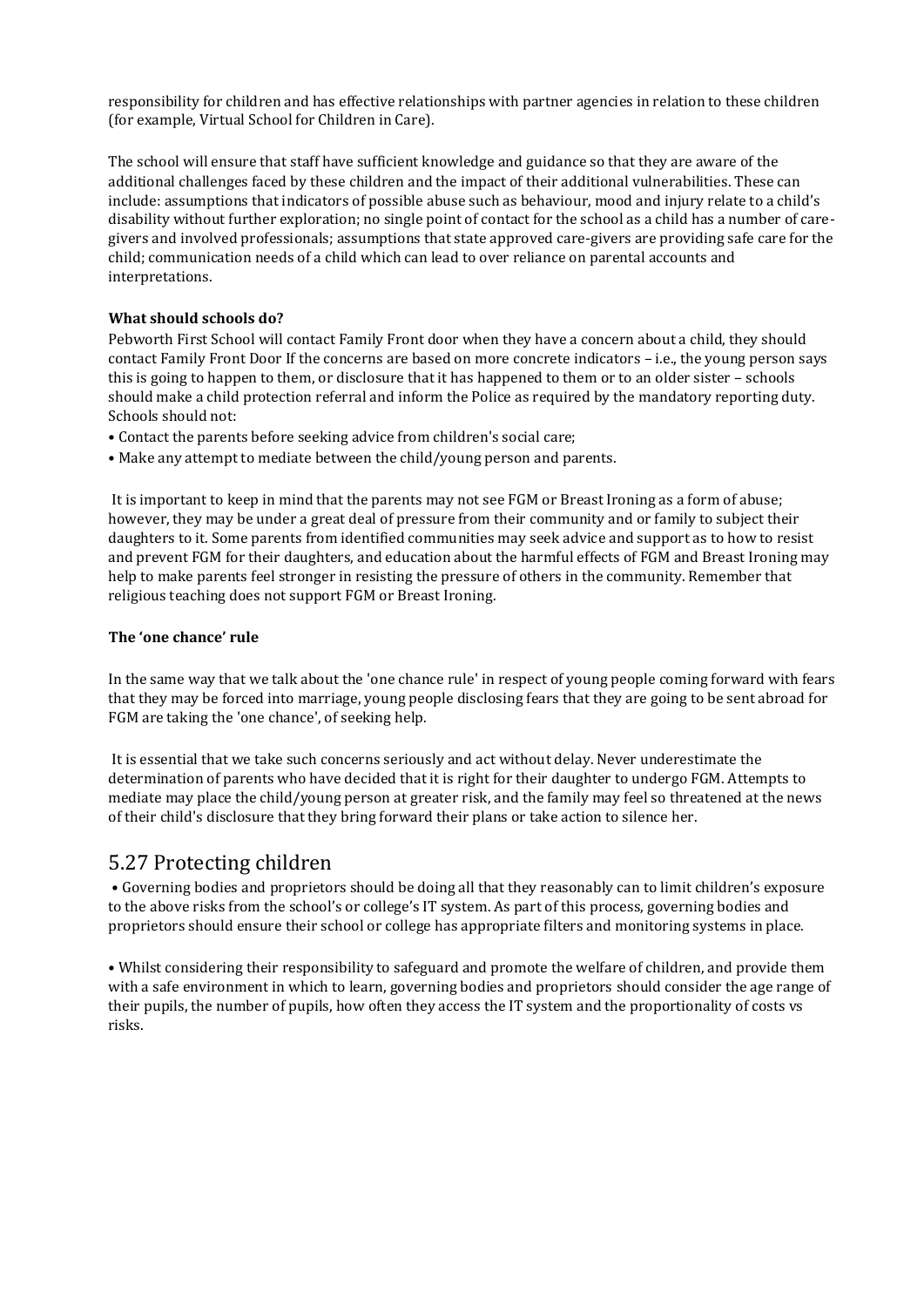• The appropriateness of any filters and monitoring systems are a matter for individual schools and colleges and will be informed in part, by the risk assessment required by the Prevent Duty. The UK Safer Internet Centre has published guidance as to what "appropriate" filtering and monitoring might look like: UK Safer Internet Centre: appropriate filtering and monitoring.

• Guidance on e-security is available from the National Education Network. Support for schools is available via the: schools' buying strategy with specific advice on procurement here: buying for schools.

• Whilst filtering and monitoring is an important part of the online safety picture for schools and colleges to consider, it is only one part. Governors and proprietors should consider a whole school or college approach to online safety. This will include a clear policy on the use of mobile technology in the school or college. Many children have unlimited and unrestricted access to the internet via 3G, 4G and 5G in particular and the school and college should carefully consider how this is managed on their premises.

• Whilst it is essential that governing bodies and proprietors ensure that appropriate filters and monitoring systems are in place, they should be careful that "over blocking" does not lead to unreasonable restrictions as to what children can be taught with regard to online teaching and safeguarding.

#### **Education at home**

Where children are being asked to learn online at home the department has provided advice to support schools and colleges do so safely: safeguarding-in-schools-colleges-and-other-providers and safeguardingand-remote-education

### 5.28 Allegations against staff

Staff, volunteers and supply staff at Pebworth First School should be mindful of the position of trust that they are in when working within an education setting. They need to comply with guidance about conduct and safe practice, including safe use of mobile phones. Pupils' allegations or concerns about staff conduct will be taken seriously and followed up in a transparent and timely way. This part of the guidance is about managing cases of allegations that might indicate a person would pose a risk of harm if they continue to work in regular or close contact with children in their present position, or in any capacity with children in a school or college. This guidance should be followed where it is alleged that anyone working in the school or college that provides education for children under 18 years of age, including supply teachers and volunteers has:

- behaved in a way that has harmed a child, or may have harmed a child;
- possibly committed a criminal offence against or related to a child;
- behaved towards a child or children in a way that indicates he or she may pose a risk of harm to children; or
- behaved or may have behaved in a way that indicates they may not be suitable to work with children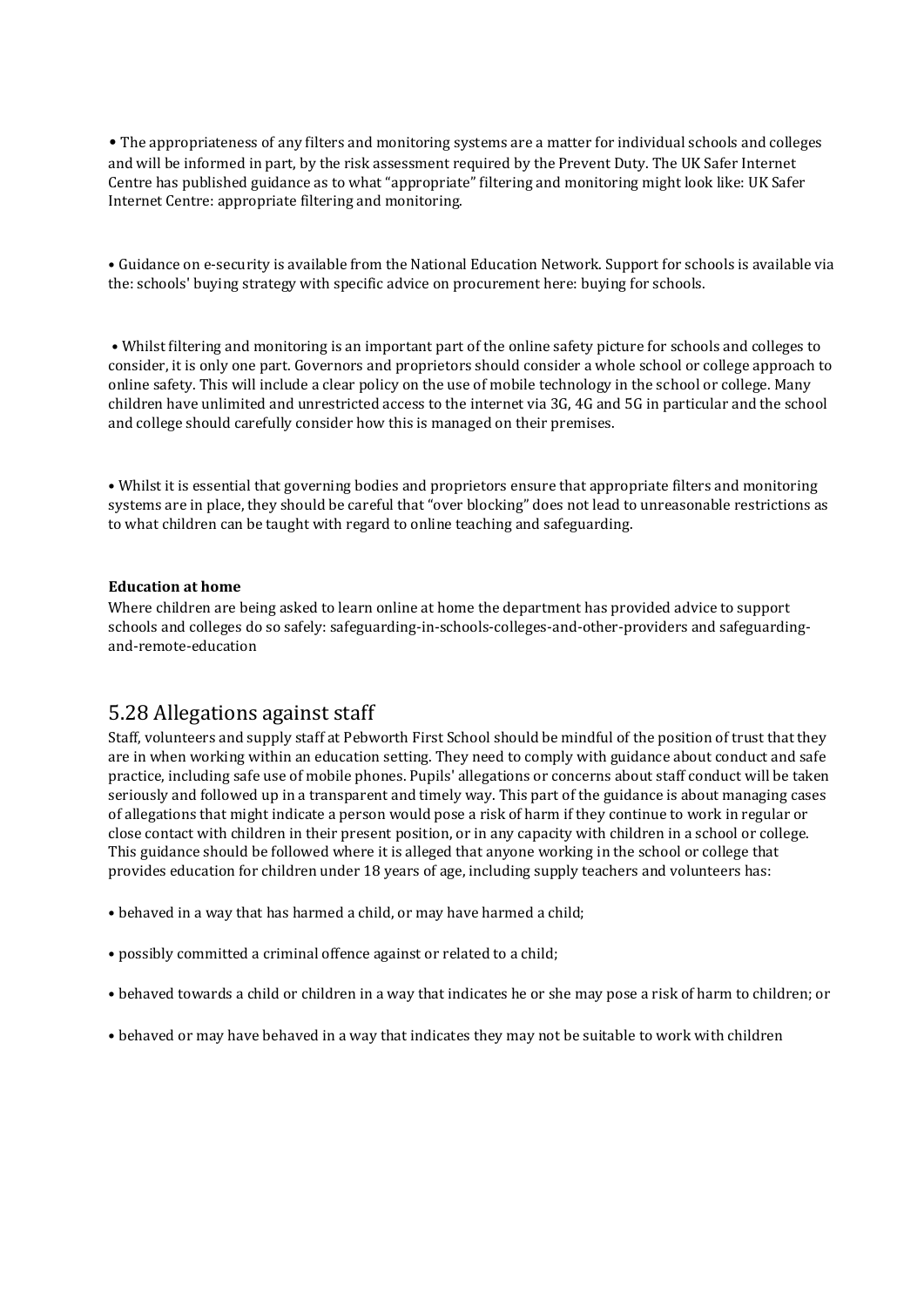This part of the guidance relates to members of staff, supply staff and volunteers who are currently working in any school or college regardless of whether the school or college is where the alleged abuse took place. Allegations against a teacher who is no longer teaching should be referred to the police. Historical allegations of abuse should also be referred to the police.

Members of staff, supply staff and volunteers who are currently working in any school or college regardless of whether the school or college is where the alleged abuse took place. Allegations against a teacher who is no longer teaching should be referred to the police. Historical allegations of abuse should also be referred to the police.

Schools and colleges as employers have a duty of care to their employees. They should ensure they provide effective support for anyone facing an allegation and provide them with a named contact if they are suspended. Where the school or college are not the employer of an individual they still have responsibility to ensure allegations are dealt with appropriately and that they liaise with relevant parties (this includes supply teachers and volunteers, see paragraphs on supply teachers below). It is essential that any allegation of abuse made against a teacher or other member of staff or volunteer in a school or college is dealt with very quickly, in a fair and consistent way that provides effective protection for the child and, at the same time supports the person who is the subject of the allegation.

#### **Supply Teachers**

• In some circumstances schools and colleges will have to consider an allegation against an individual not directly employed by them, where its disciplinary procedures do not fully apply, for example, supply teachers provided by an employment agency or business (referred to in this section as 'the agency').

• Whilst schools and colleges are not the employer of supply teachers, they should ensure allegations are dealt with properly. In no circumstances should a school or college decide to cease to use a supply teacher due to safeguarding concerns, without finding out the facts and liaising with the local authority designated officer (LADO) to determine a suitable outcome. Governing bodies and proprietors should discuss with the agency whether it is appropriate to suspend the supply teacher, or redeploy them to another part of the school, whilst they carry out their investigation.

• Agencies should be fully involved and co-operate in any enquiries from the LADO, police and/or children's social services. The school or college will usually take the lead because agencies do not have direct access to children or other school staff, so they will not be able to collect the facts when an allegation is made, nor do they have all the relevant information required by the LADO as part of the referral process. Supply teachers, whilst not employed by the school or college, are under the supervision, direction and control of the governing body or proprietor when working in the school or college. They should be advised to contact their trade union representative if they have one, or a colleague for support. The allegations management meeting which is often arranged by the LADO should address issues such as information sharing, to ensure that any previous concerns or allegations known to the agency are taken into account by the school during the investigation.

• When using an agency, schools and colleges should inform the agency of its process for managing allegations. This should include inviting the agency's human resource manager or equivalent to meetings and keeping them up to date with information about its policies.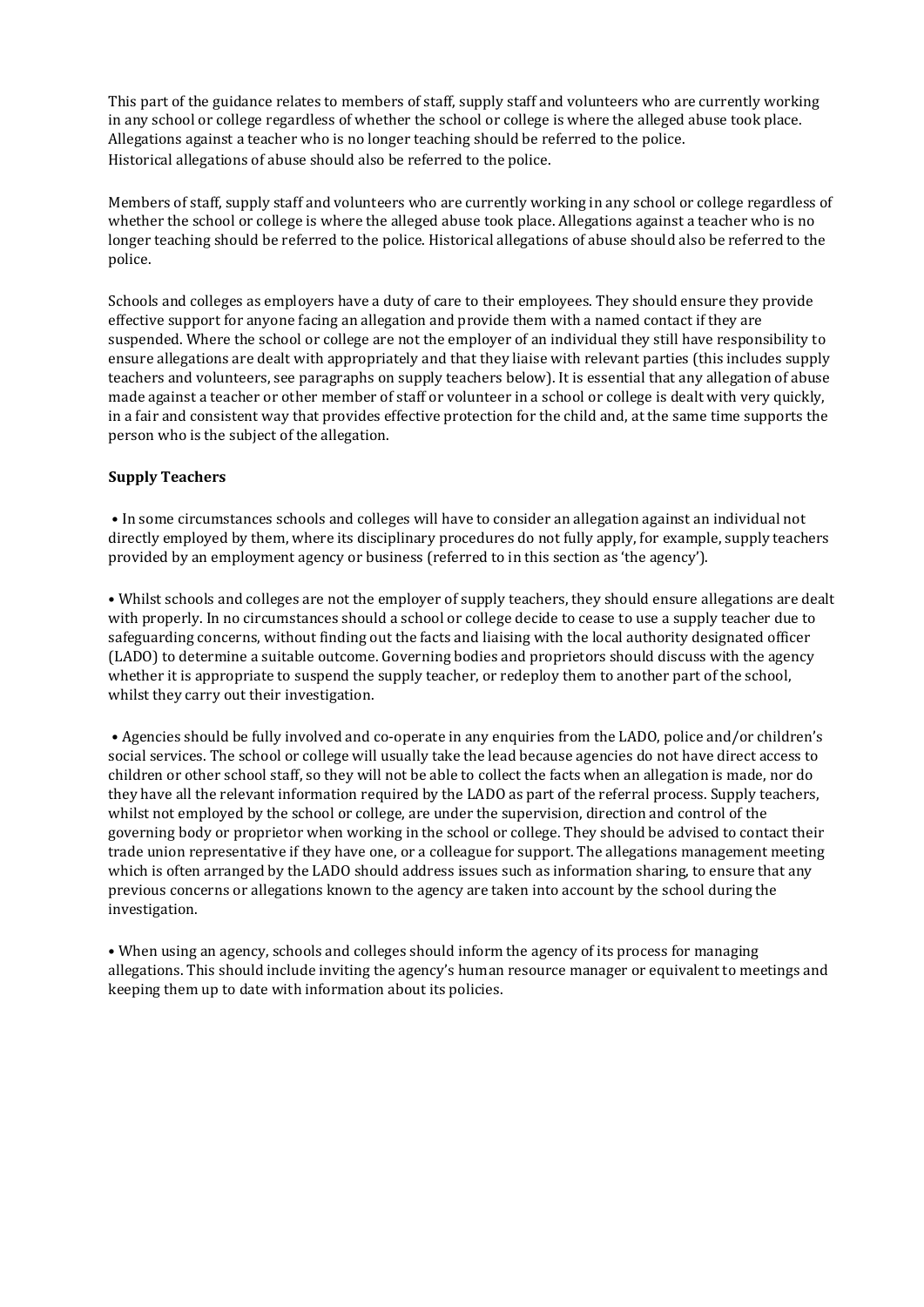# 5.29 What school and college staff should do if they have safeguarding concerns about another staff member who may pose a risk of harm to children

If staff have safeguarding concerns, or an allegation is made about another member of staff (including supply staff and volunteers) posing a risk of harm to children, then:

• this should be referred to the headteacher or principal;

• where there are concerns/allegations about the headteacher or principal, this should be referred to the chair of governors, chair of the management committee or proprietor of an independent school; and • in the event of concerns/allegations about the headteacher, where the headteacher is also the sole proprietor of an independent school, this should be reported directly to the designated officer(s) at the local authority.

The Headteacher (or Chair of Governors) on all such occasions will discuss the content of the allegation with LADO, prior to undertaking any investigation.

The school will follow the DfE and West Mercia procedures LA procedures for managing allegations against staff, a copy of which is available in school.

The Head teacher (or Chair of Governors) will be guided by the LADO and an HR consultant when considering suspension or other neutral protective steps.

Publication of material that may lead to the identification of a teacher who is the subject of an allegation is prohibited by law; this includes verbal conversations or written material including content placed on social media sites.

## 5.30 Managing Professional Disagreements

On occasions there will be disagreements between professionals as to how concerns are handled and these can impact on effective working relationships. The school will support staff to promote positive partnerships within school and with other agencies and will ensure that staff are aware of how to escalate concerns and disagreements if appropriate and use the WSCP escalation procedures if necessary.

[http://westmidlands.procedures.org.uk/local-content/4gjN/escalation-policy-resolution-of-professional](http://westmidlands.procedures.org.uk/local-content/4gjN/escalation-policy-resolution-of-professional-disagreements)**[disagreements](http://westmidlands.procedures.org.uk/local-content/4gjN/escalation-policy-resolution-of-professional-disagreements)** 

# 5.31 The use of 'reasonable force' in schools and colleges

There are circumstances when it is appropriate for staff in schools and colleges to use reasonable force to safeguard children and young people. The term 'reasonable force' covers the broad range of actions used by staff that involve a degree of physical contact to control or restrain children. This can range from guiding a child to safety by the arm, to more extreme circumstances such as breaking up a fight or where a young person needs to be restrained to prevent violence or injury. 'Reasonable' in these circumstances means 'using no more force than is needed'. The use of force may involve either passive physical contact, such as standing between pupils or blocking a pupil's path, or active physical contact such as leading a pupil by the arm out of the classroom.

• Departmental advice for schools is available [https://www.gov.uk/government/publications/use-of](https://www.gov.uk/government/publications/use-of-reasonable-force-in-schools)[reasonable-force-in-schools](https://www.gov.uk/government/publications/use-of-reasonable-force-in-schools)

• Advice for colleges is available on the AOC website. <https://www.aoc.co.uk/>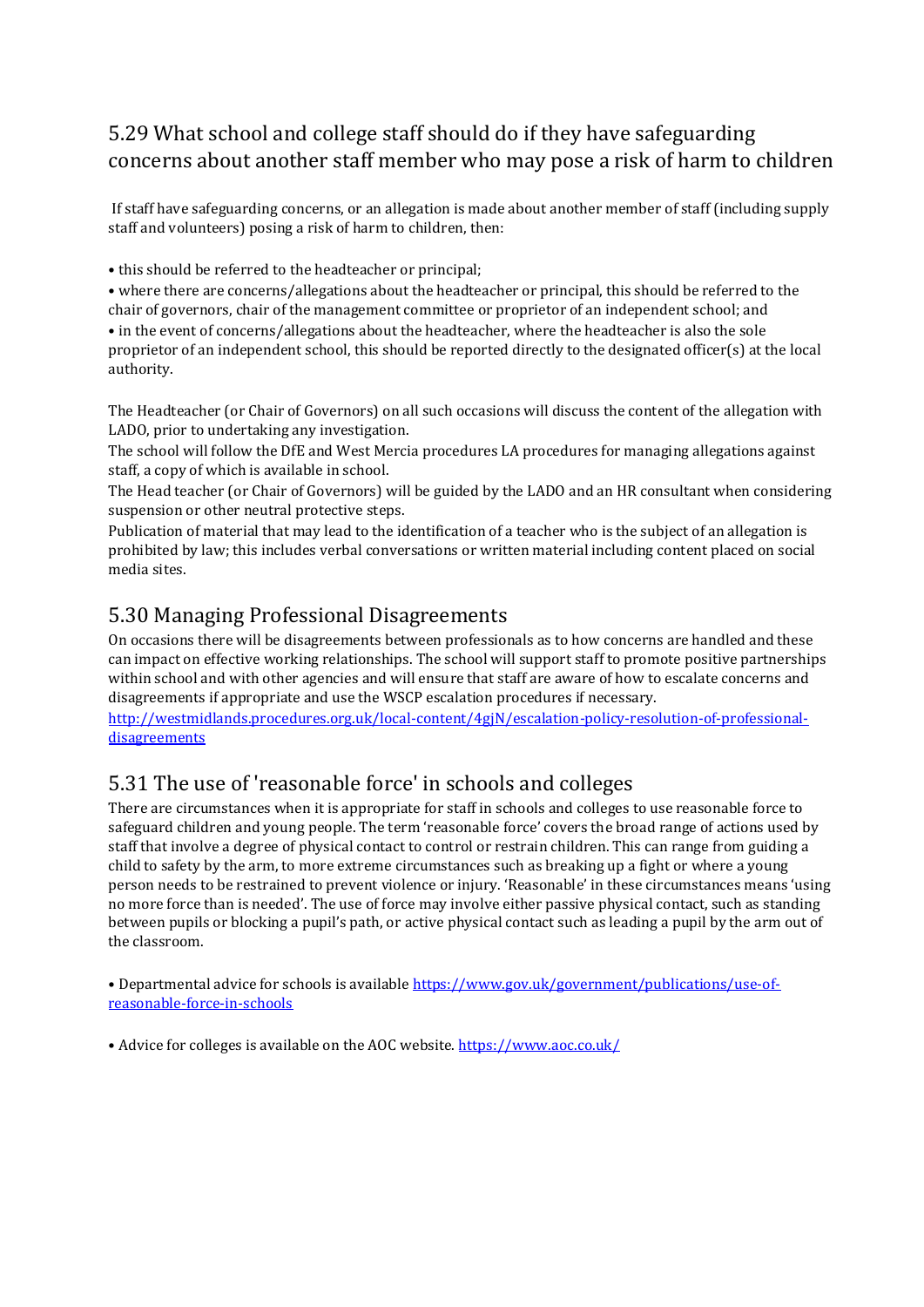# 5.32 Private fostering - LA notification when identified

Private fostering occurs when a child under the age of 16 (under 18, if disabled) is provided with care and accommodation by a person who is not a parent, person with parental responsibility for them or a relative in their own home. A child is not privately fostered if the person caring for and accommodating them has done so for less than 28 days and does not intend to do so for longer. Such arrangements may come to the attention of school staff through the normal course of their interaction, and promotion of learning activities, with children.

The school or college should then notify the local authority to allow the local authority to check the arrangement is suitable and safe for the child.

See DfE statutory guidance Children Act 1989 Private fostering for comprehensive guidance on private fostering

A private fostering arrangement occurs when someone other than a parent or a close relative care for a child for a period of 28 days or more, with the agreement of the child's parents. It applies to children under the age of 16 or aged under 18 if the child is disabled. Children looked after by the local authority or who are placed in a residential school, children's home or hospital are not considered to be privately fostered. Private fostering occurs in all cultures, including British culture and children may be privately fostered at any age.

Most privately fostered children remain safe and well but safeguarding concerns have been raised in some cases, so it is important that schools are alert to possible safeguarding issues, including the possibility that a child has been trafficked into the country.

By law, a parent, private foster carer or other persons involved in making a private fostering arrangement must notify Children's Services as soon as possible. If we become aware of a privately fostering arrangement, we will check that Children's Services have been informed.

# 5.33 Looked after children and previously looked after children

The most common reason for children becoming looked after is as a result of abuse and/or neglect. Governing bodies and proprietors should ensure that staff have the skills, knowledge and understanding to keep looked after children safe.

In particular, they should ensure that appropriate staff have the information they need in relation to a child's looked after legal status (whether they are looked after under voluntary arrangements with consent of parents, or on an interim or full care order) and the .child's contact arrangements with birth parents or those with parental responsibility. They should also have information about the child's care arrangements and the levels of. authority delegated to the carer by the authority looking after him/her. The designated. Safeguarding lead should have details of the child's social worker and the name of the .virtual school head in the authority that looks after the child.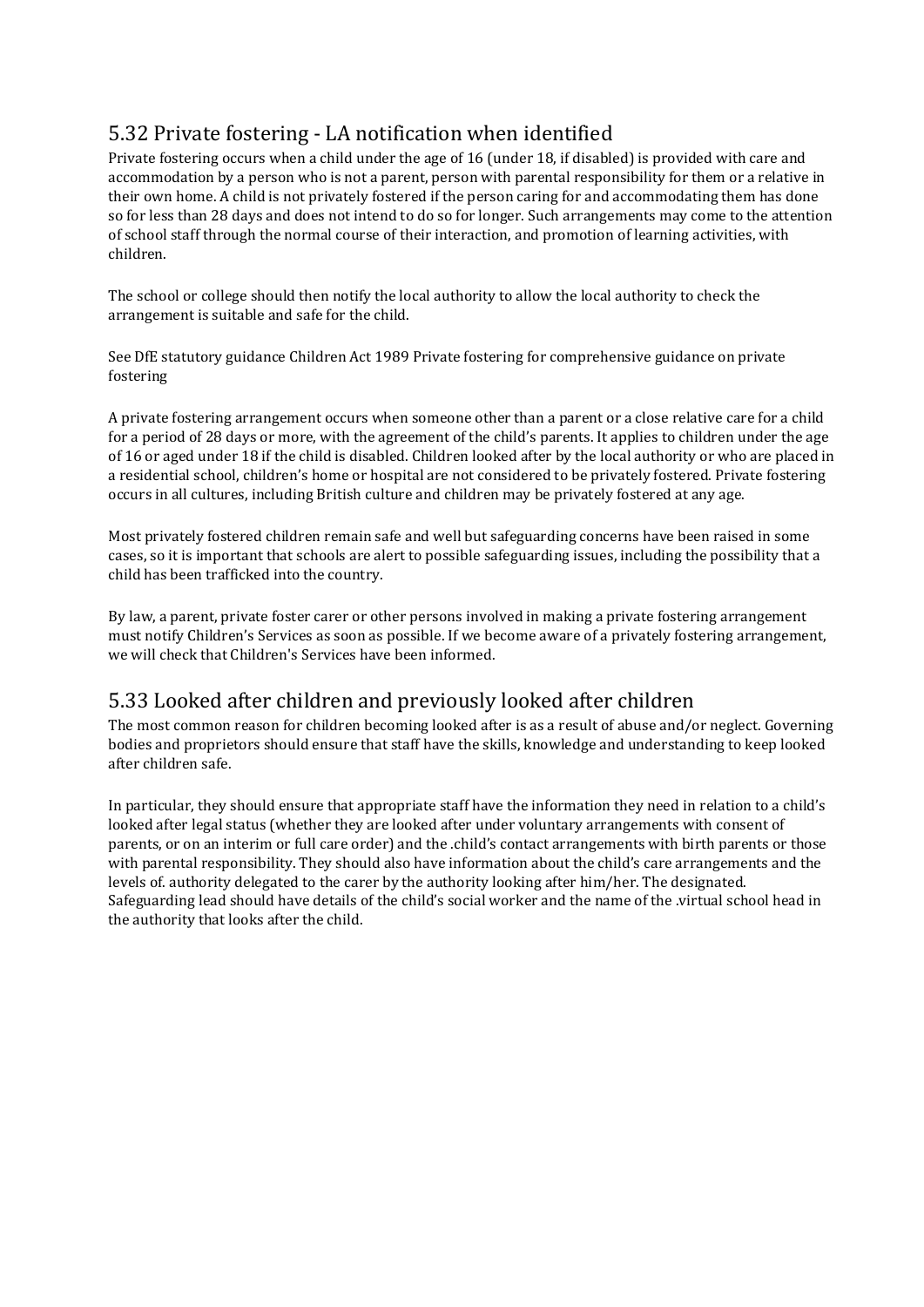6. Contextualised Safeguarding All staff should be aware that safeguarding incidents and/or behaviours can be associated with factors outside the school or college and/or can occur between children outside of these environments. All staff, but especially the designated safeguarding lead (and deputies) should consider whether children are at risk of abuse or exploitation in situations outside their families. Extrafamilial harms take a variety of different forms and children can be vulnerable to multiple harms including (but not limited to) sexual exploitation, criminal exploitation, and serious youth violence.

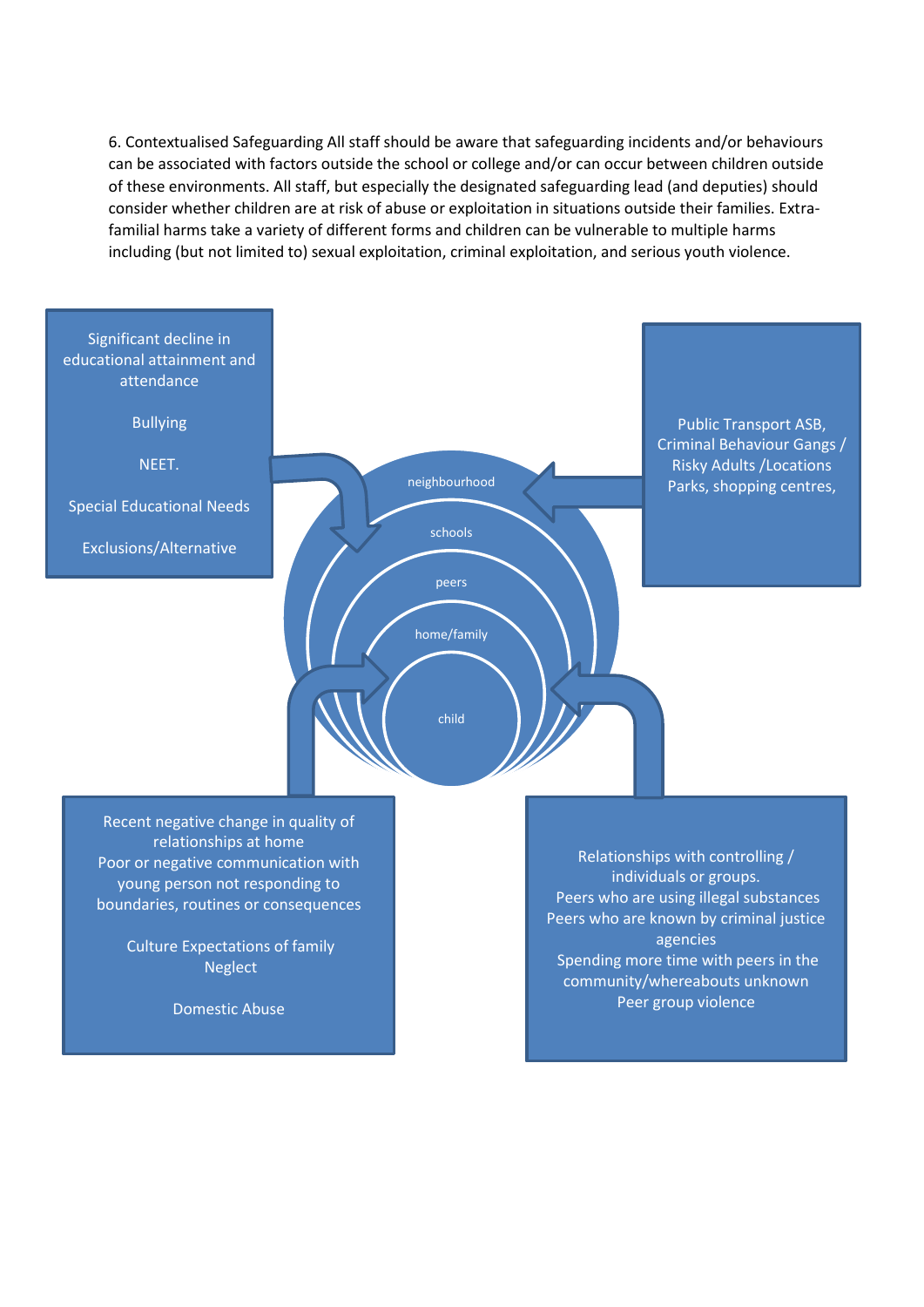# 7. Mental Health

All staff should also be aware that mental health problems can, in some cases, be an indicator that a child has suffered or is at risk of suffering abuse, neglect or exploitation.

Only appropriately trained professionals should attempt to make a diagnosis of a mental health problem. Staff, however, are well placed to observe children day-to-day and identify those whose behaviour suggests that they may be experiencing a mental health problem or be at risk of developing one.

Where children have suffered abuse and neglect, or other potentially traumatic adverse childhood experiences, this can have a lasting impact throughout childhood, adolescence and into adulthood. It is key that staff are aware of how these children's experiences, can impact on their mental health, behaviour and education.

If staff have a mental health concern about a child that is also a safeguarding concern, immediate action should be taken, following their child protection policy and speaking to the designated safeguarding lead or a deputy.

The department has published advice and guidance on Preventing and Tackling Bullying, and Mental Health and Behaviour in Schools (which may also be useful for colleges). In addition, Public Health England has produced a range of resources to support secondary school teachers to promote positive health, wellbeing and resilience among young people including its guidance Promoting children and young people's emotional health and wellbeing. Its resources include social media, forming positive promote positive health, wellbeing and resilience among young people including its guidance Promoting children and young people's emotional health and wellbeing. Its resources include social media, forming positive relationships, smoking and alcohol. See Rise Above for links to all materials and lesson plans.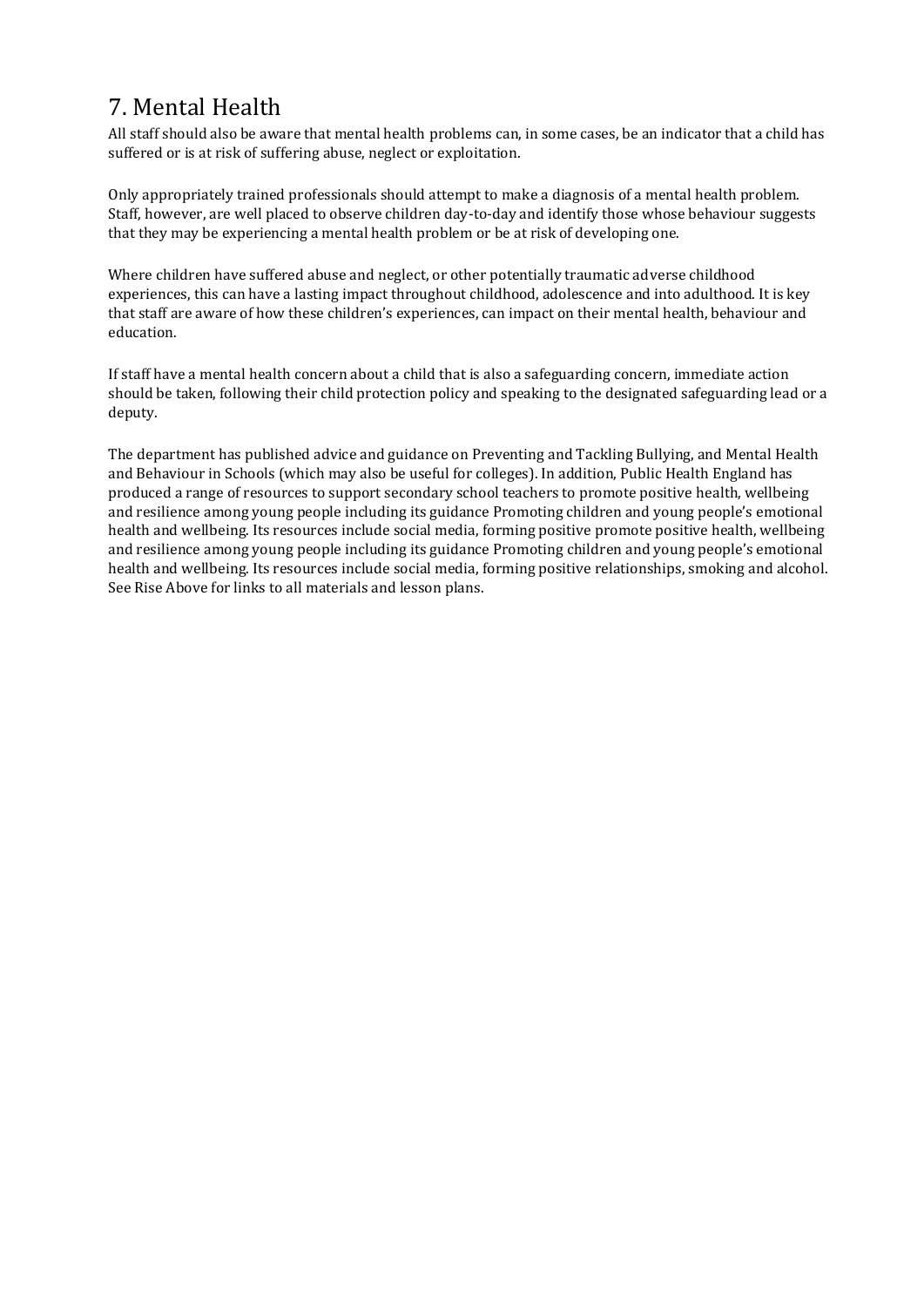# 8 Children potentially at greater risk of harm

Children who need a social worker (Child in Need and Child Protection Plans)

Children may need a social worker due to safeguarding or welfare needs. Children may need this help due to abuse, neglect and complex family circumstances. A child's experiences of adversity and trauma can leave them vulnerable to further harm, as well as educationally disadvantaged in facing barriers to attendance, learning, behaviour and mental health.

Local authorities should share the fact a child has a social worker, and the designated safeguarding lead should hold and use this information so that decisions can be made in the best interests of the child's safety, welfare and educational outcomes. This should be considered as a matter of routine. There are clear powers to share this information under existing duties on both local authorities and schools and colleges to safeguard and promote the welfare of children.

Where children need a social worker, this should inform decisions about safeguarding (for example, responding to unauthorised absence or missing education where there are known safeguarding risks) and about promoting welfare (for example, considering the provision of pastoral and/or academic support, alongside action by statutory services).

Findings from the Children in Need review, 'Improving the educational outcomes of Children in Need of help and protection' contains further information; the conclusion of the review, 'Help, protection, education' sets out action Government is taking to support this.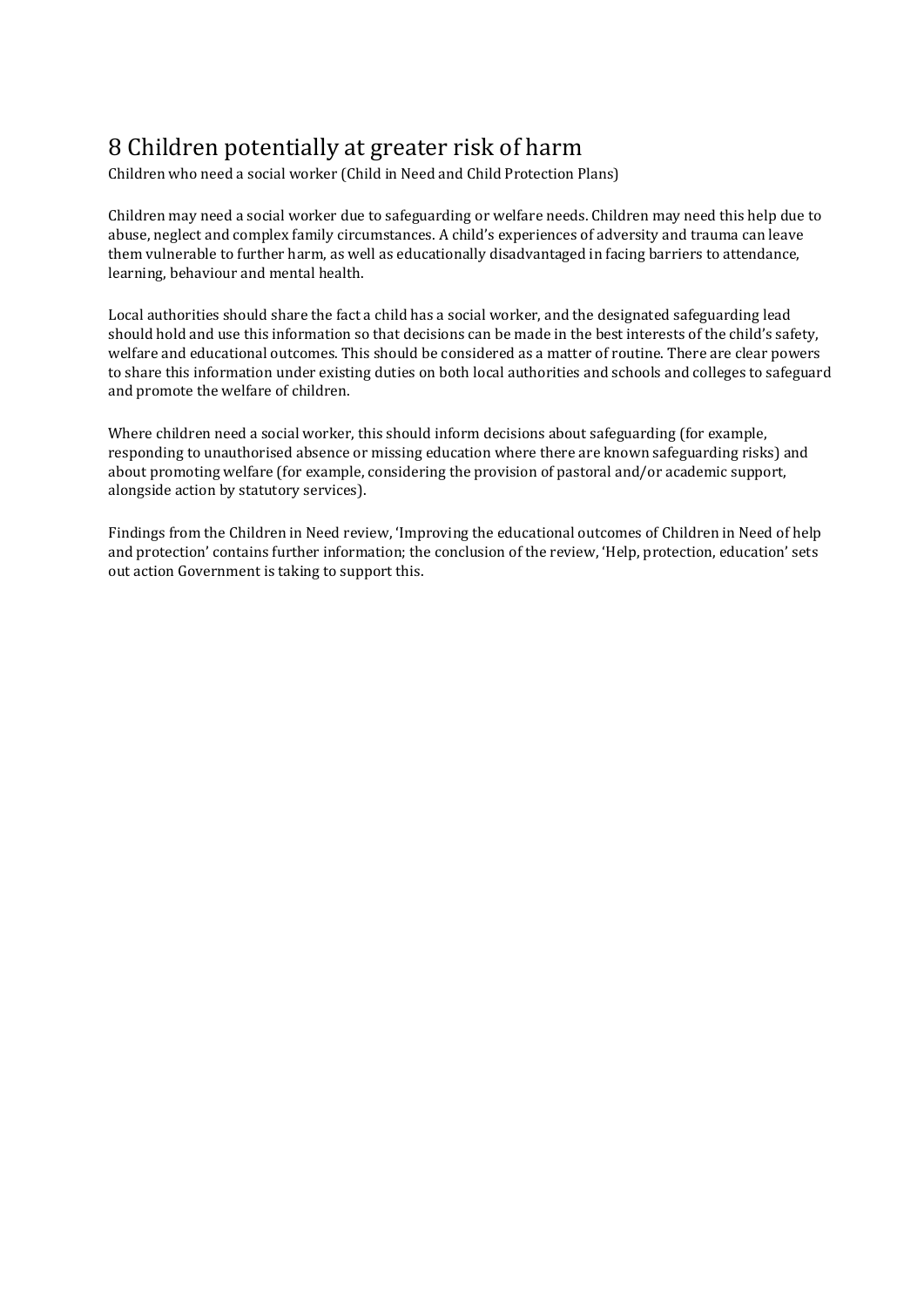# 9. Inspection

• Since September 2019, Ofsted's inspections of early years, schools and post-16 provision are carried out under Ofsted's Education Inspection Framework. Inspectors will always report on whether or not arrangements for safeguarding children and learners are effective.

• In addition to the framework and inspections handbooks, Ofsted publishes specific guidance to inspectors on inspecting safeguarding: Inspecting safeguarding in early years, education and skills settings.

#### **Other Relevant Policies**

The Governing Body's statutory responsibility for safeguarding the welfare of children goes beyond compliance with child protection procedures. The safeguarding duty is relevant for the discharge of all functions and activities. This policy needs to be considered in conjunction with the following policies:

- Behaviour Management Policy
- Staff Code of Conduct
- Anti-Bullying (including Cyber Bullying)

• Physical Interventions/Restraint (DfE Guidance "Use of Reasonable Force" and "Screening, Searching and Confiscation")

- Special Educational Needs
- Sexual Violence and Sexual Harassment Policy
- Educational Visits
- First Aid and the Administration of Medicines
- Health and Safety
- Relationships, Health and Sex policy (RSE)
- Complaints Procedure
- Equal Opportunities
- Acceptable IT use
- Preventing Extremism and Radicalisation
- Whistleblowing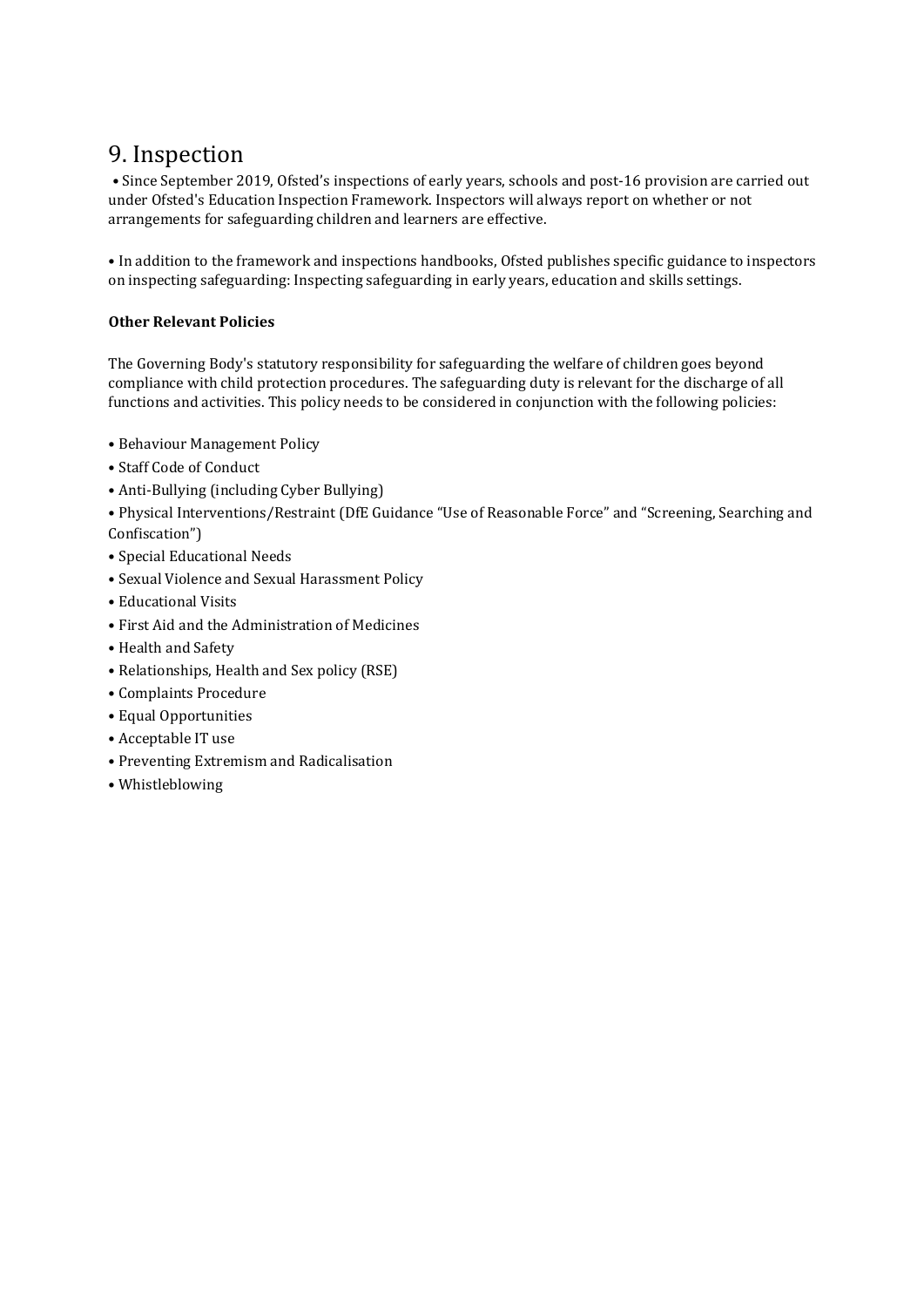# Annex A: Logging a Concern about a Child's Safety and Welfare – visitors

| Pupil's name:         | DOB:                  | Class: |
|-----------------------|-----------------------|--------|
| Name:                 | Signature:            |        |
| Details of concern:   |                       |        |
|                       |                       |        |
|                       |                       |        |
|                       |                       |        |
|                       |                       |        |
|                       |                       |        |
|                       |                       |        |
|                       |                       |        |
|                       |                       |        |
|                       |                       |        |
|                       |                       |        |
|                       |                       |        |
|                       |                       |        |
|                       |                       |        |
|                       |                       |        |
|                       |                       |        |
|                       |                       |        |
|                       |                       |        |
|                       |                       |        |
|                       |                       |        |
| Reported to:          | Date:                 |        |
| Uploaded to CPOMs on: | Uploaded to CPOMS by: |        |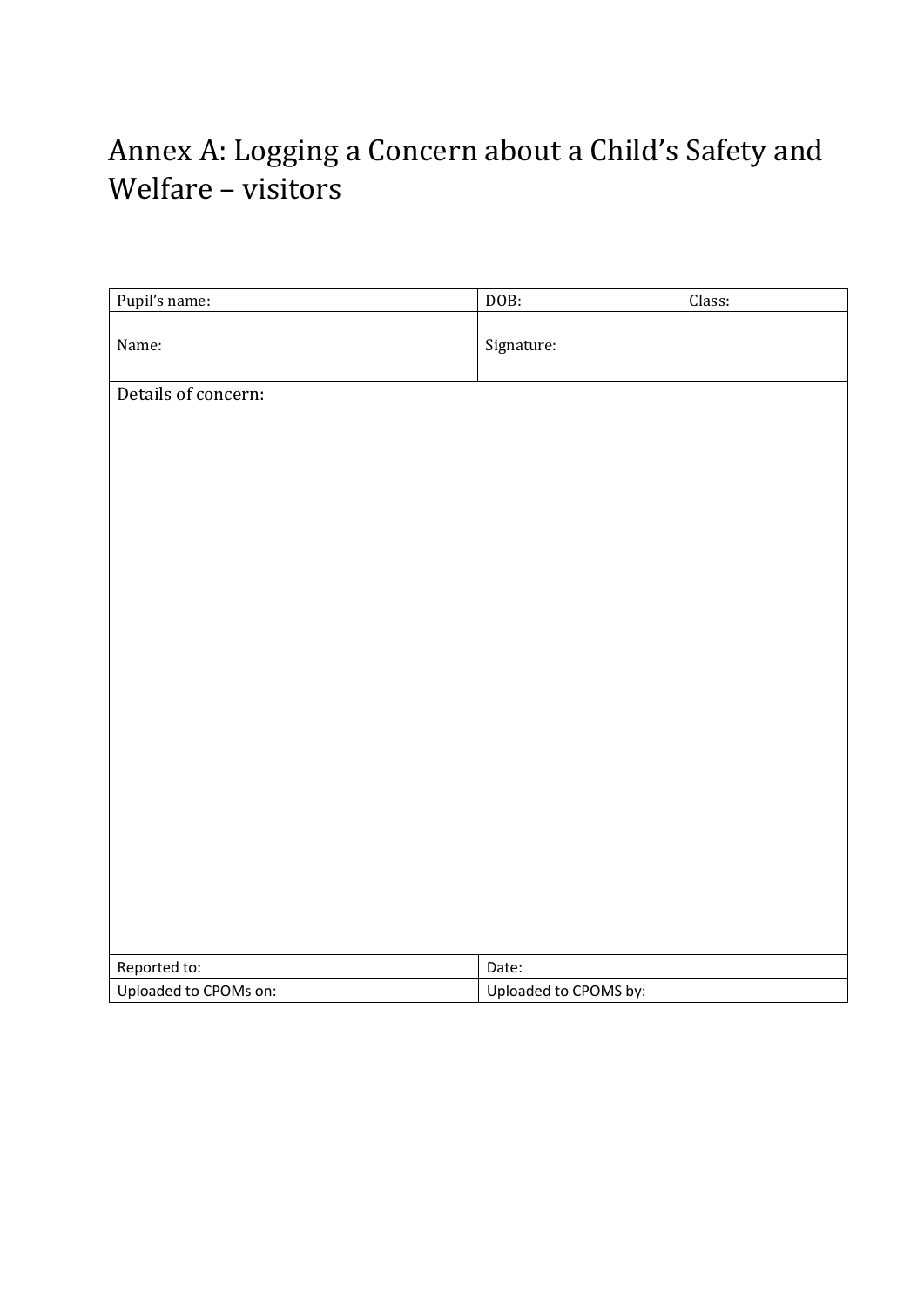# Annex B: Role of the Designated Safeguarding Lead

Governing bodies, proprietors and management committees should ensure an appropriate senior member of staff, from the school or college leadership team, is appointed to the role of designated safeguarding lead. The designated safeguarding lead should take lead responsibility for safeguarding and child protection (including online safety). This should be explicit in the role holder's job description. This person should have the appropriate status and authority within the school to carry out the duties of the post. They should be given the time, funding, training, resources and support to provide advice and support to other staff on child welfare and child protection matters, to take part in strategy discussions and inter-agency meetings, and/or to support other staff to do so, and to contribute to the assessment of children.

#### **Deputy designated safeguarding leads**

Pebworth First School has 2 deputies who have been trained to the same standard as the designated safeguarding lead and the role should be explicit in their job description. Whilst the activities of the designated safeguarding lead can be delegated to appropriately trained deputies, the ultimate lead responsibility for child protection, as set out above, remains with the designated safeguarding lead, this lead responsibility should not be delegated.

#### **Manage referrals**

The designated safeguarding lead is expected to:

- refer cases of suspected abuse to the local authority children's social care as required;
- support staff who make referrals to local authority children's social care;
- refer cases to the Channel programme where there is a radicalisation concern as required;
- support staff who make referrals to the Channel programme;
- refer cases where a person is dismissed or left due to risk/harm to a child to the Disclosure and Barring Service as required; and
- refer cases where a crime may have been committed to the Police as required.

#### **Work with others**

The designated safeguarding lead is expected to:

• act as a point of contact with the three safeguarding partners;

• liaise with the headteacher or principal to inform him or her of issues- especially ongoing enquiries under section 47 of the Children Act 1989 and police investigations;

• as required, liaise with the "case manager" (as per Part four) and the designated officer(s) at the local authority for child protection concerns in cases which concern a staff member;

• liaise with staff (especially pastoral support staff, school nurses, IT Technicians, and SENCOs, or the named person with oversight for SEN in a college and Senior Mental Health Leads) on matters of safety and safeguarding (including online and digital safety) and when deciding whether to make a referral by liaising with relevant agencies; and

• act as a source of support, advice and expertise for all staff.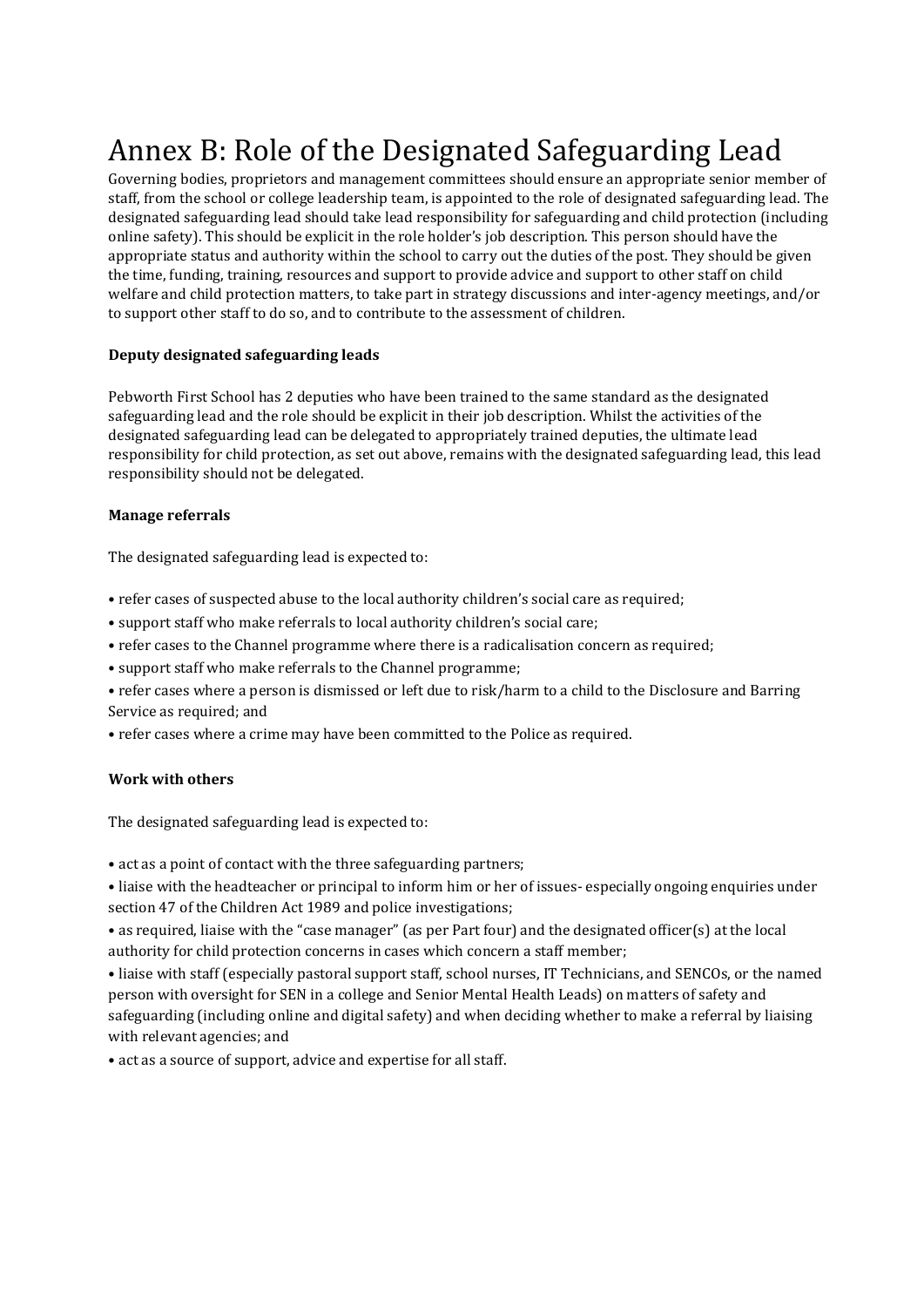#### **Training**

The designated safeguarding lead (and any deputies) should undergo training to provide them with the knowledge and skills required to carry out the role. This training should be updated at least every two years. The designated safeguarding lead should undertake Prevent awareness training. Training should provide designated safeguarding leads with a good understanding of their own role, and the processes, procedures and responsibilities of other agencies, particularly children's social care, so they:

• understand the assessment process for providing early help and statutory intervention, including local criteria for action and local authority children's social care referral arrangements.

• have a working knowledge of how local authorities conduct a child protection case conference and a child protection review conference and be able to attend and contribute to these effectively when required to do so; • ensure each member of staff has access to, and understands, the school's or college's child protection policy and procedures, especially new and part time staff;

• are alert to the specific needs of children in need, those with special educational needs and young carers;

• understand relevant data protection legislation and regulations, especially the Data Protection Act 2018 and the General Data Protection Regulation; • understand the importance of information sharing, both within the school and college, and with the three safeguarding partners, other agencies, organisations and practitioners; • are able to keep detailed, accurate, secure written records of concerns and referrals;

• understand and support the school or college with regards to the requirements of the Prevent duty and are able to provide advice and support to staff on protecting children from the risk of radicalisation;

• are able to understand the unique risks associated with online safety and be confident that they have the relevant knowledge and up to date capability required to keep children safe whilst they are online at school or college;

• can recognise the additional risks that children with SEN and disabilities (SEND) face online, for example, from online bullying, grooming and radicalisation and are confident they have the capability to support SEND children to stay safe online;

• obtain access to resources and attend any relevant or refresher training courses; and

• encourage a culture of listening to children and taking account of their wishes and feelings, among all staff, in any measures the school or college may put in place to protect them.

In addition to the formal training set out above, their knowledge and skills should be refreshed (this might be via e-bulletins, meeting other designated safeguarding leads, or simply taking time to read and digest safeguarding developments) at regular intervals, as required, and at least annually, to allow them to understand and keep up with any developments relevant to their role.

#### **Raise Awareness**

The designated safeguarding lead should:

• ensure the school's or college's child protection policies are known, understood and used appropriately;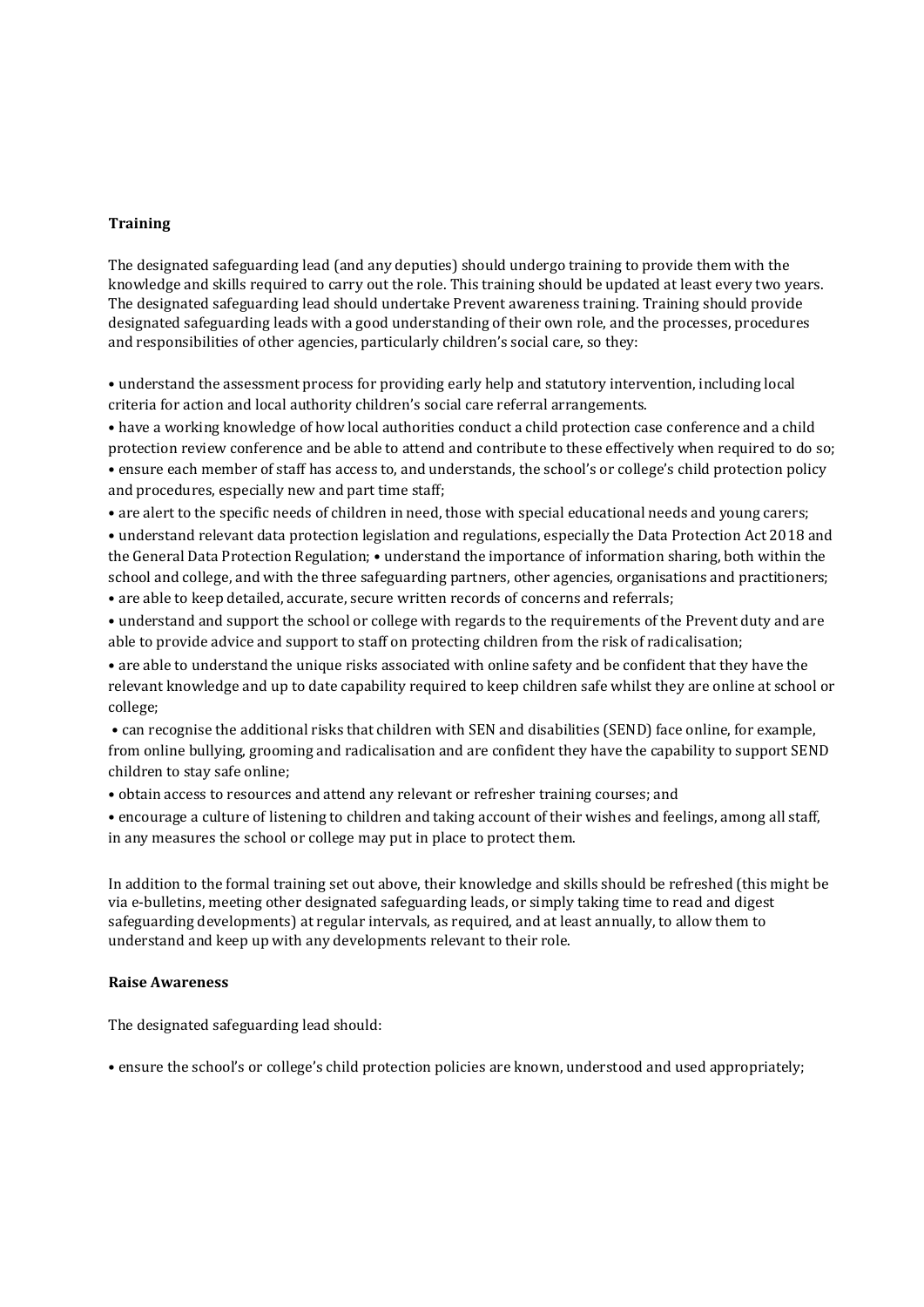• ensure the school's or college's child protection policy is reviewed annually (as a minimum) and the procedures and implementation are updated and reviewed regularly, and work with governing bodies or proprietors regarding this;

• ensure the child protection policy is available publicly and parents are aware of the fact that referrals about suspected abuse or neglect may be made and the role of the school or college in this; and

• link with the safeguarding partner arrangements to make sure staff are aware of any training opportunities and the latest local policies on local safeguarding arrangements.

• help promote educational outcomes by sharing the information about the welfare safeguarding and child protection issues that children, including children with a social worker, are experiencing, or have experienced, with teachers and school and college leadership staff.

Their role could include ensuring that the school or college, and their staff, know who these children are, understand their academic progress and attainment and maintain a culture of high aspirations for this cohort; supporting teaching staff to identify the challenges that children in this group might face and the additional academic support and adjustments that they could make to best support these children.

#### **Child protection files**

Where children leave the school or college (including for in-year transfers) the designated safeguarding lead should ensure their child protection file is transferred to the new school or college as soon as possible. This should be transferred separately from the main pupil file, ensuring secure transit, and confirmation of receipt should be obtained.

Receiving schools and colleges should ensure key staff such as designated safeguarding leads and SENCOs or the named person with oversight for SEN in colleges, are aware as required.

In addition to the child protection file, the designated safeguarding lead should also consider if it would be appropriate to share any information with the new school or college in advance of a child leaving. For example, information that would allow the new school or college to continue supporting victims of abuse and have that support in place for when the child arrives.

#### **Availability**

During term time the designated safeguarding lead (or a deputy) should always be available (during school or college hours) for staff in the school or college to discuss any safeguarding concerns. Whilst generally speaking the designated safeguarding lead (or deputy) would be expected to be available in person, it is a matter for individual schools and colleges, working with the designated safeguarding lead, to define what "available" means and whether in exceptional circumstances availability via phone and or Skype or other such media is acceptable.

It is a matter for individual schools and colleges and the designated safeguarding lead to arrange adequate and appropriate cover arrangements for any out of hours/out of term activities.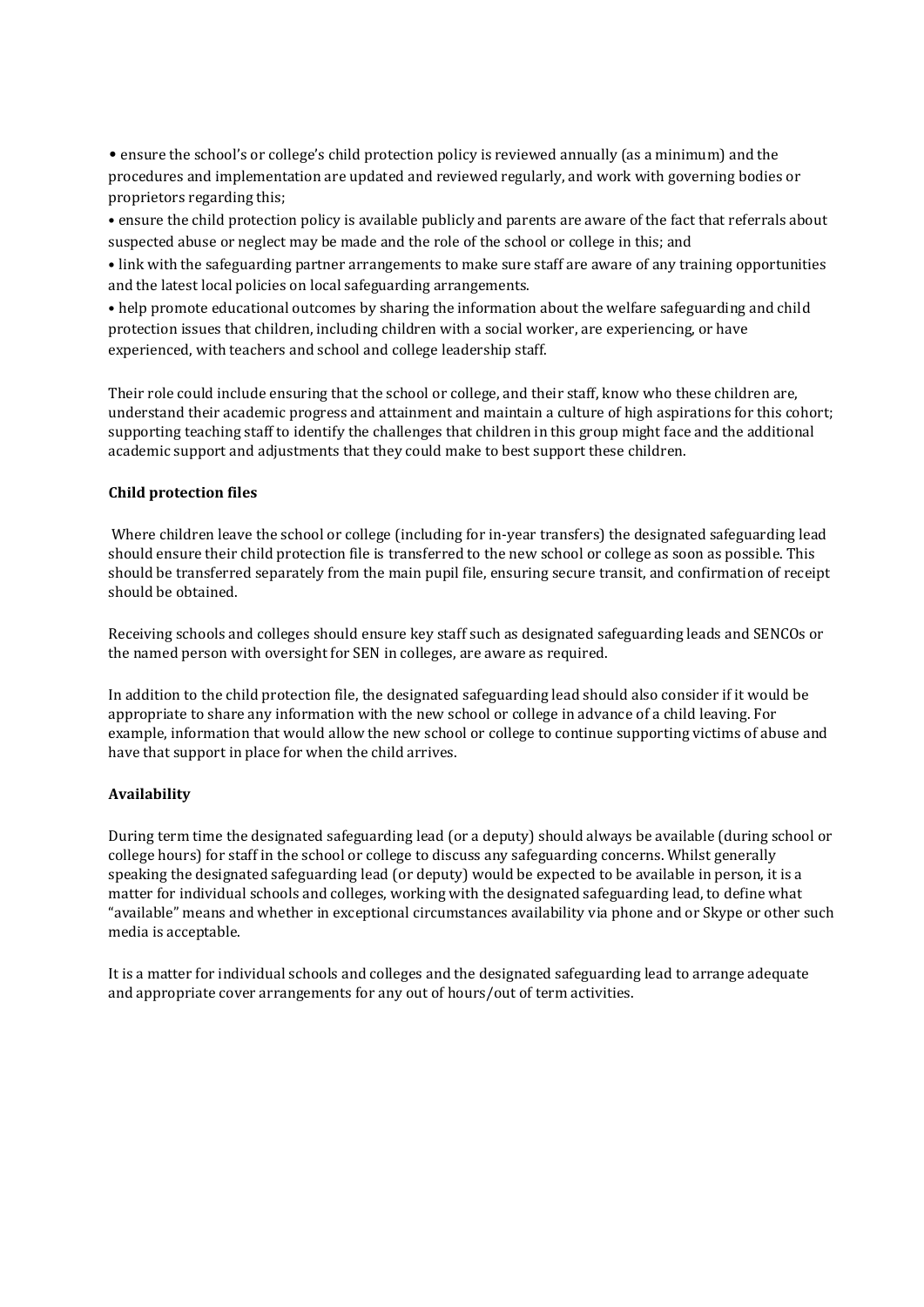# Annex C: Online Safety

The use of technology has become a significant component of many safeguarding issues. Child sexual exploitation; radicalisation; sexual predation: technology often provides the platform that facilitates harm. An effective approach to online safety empowers a school or college to protect and educate the whole school or college community in their use of technology and establishes mechanisms to identify, intervene in, and escalate any incident where appropriate.

The breadth of issues classified within online safety is considerable, but can be categorised into three areas of risk:

• content: being exposed to illegal, inappropriate or harmful material; for example pornography, fake news, racist or radical and extremist views;

• contact: being subjected to harmful online interaction with other users; for example commercial advertising as well as adults posing as children or young adults; and

• conduct: personal online behaviour that increases the likelihood of, or causes, harm; for example making, sending and receiving explicit images, or online bullying.

#### **Education**

Opportunities to teach safeguarding, including online safety. Resources that could support schools and colleges include:

• Be Internet Legends developed by Parent Zone and Google is a free internet safety curriculum with PSHE accredited lesson plans and teaching resources for Key Stage 2 pupils

• Disrespectnobody is Home Office advice and includes resources on healthy relationships, including sexting and pornography

• Education for a connected world framework from the UK Council for Internet Safety supports the development of the curriculum and is of particular relevance to RSHE education and Computing. It is designed, however, to be usable across the curriculum and beyond (covering early years through to age 18) and to be central to a whole school or college approach to safeguarding and online safety.

• PSHE association provides guidance to schools on developing their PSHE curriculum

• Teaching online safety in school is departmental guidance outlining how schools can ensure their pupils understand how to stay safe and behave online as part of existing curriculum requirements

- Thinkuknow is the National Crime Agency/CEOPs education programme with age specific resources
- UK Safer Internet Centre developed guidance and resources that can help with the teaching of the online safety component of the Computing Curriculum.

#### **Protecting children**

Governing bodies and proprietors should be doing all that they reasonably can to limit children's exposure to the above risks from the school's or college's IT system. As part of this process, governing bodies and proprietors should ensure their school or college has appropriate filters and monitoring systems in place.

Whilst considering their responsibility to safeguard and promote the welfare of children, and provide them with a safe environment in which to learn, governing bodies and proprietors should consider the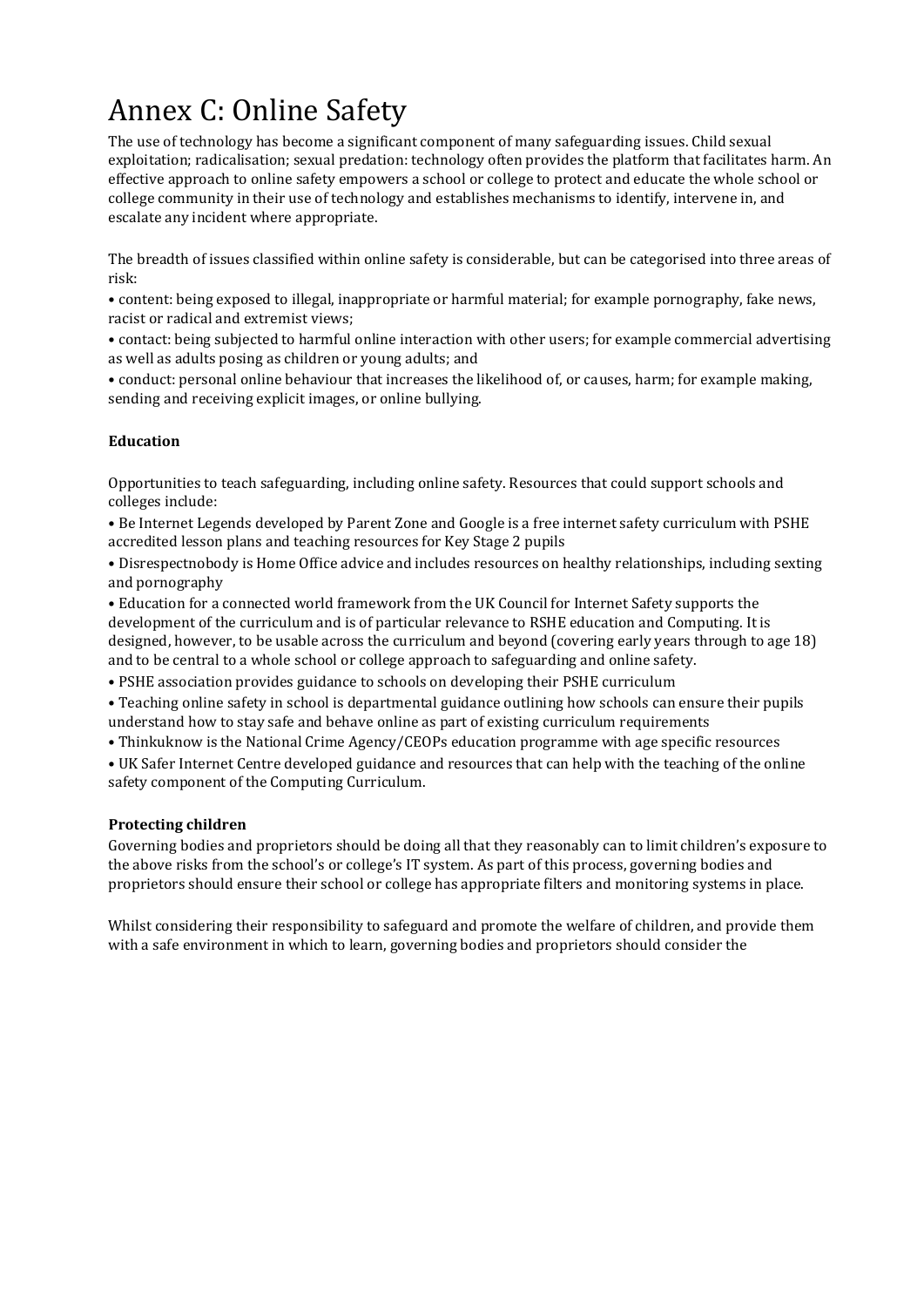age range of their pupils, the number of pupils, how often they access the IT system and the proportionality of costs vs risks.

The appropriateness of any filters and monitoring systems are a matter for individual schools and colleges and will be informed in part, by the risk assessment required by the Prevent Duty. The UK Safer Internet Centre has published guidance as to what "appropriate" filtering and monitoring might look like: UK Safer Internet Centre: appropriate filtering and monitoring.

Guidance on e-security is available from the National Education Network. Support for schools is available via the: schools' buying strategy with specific advice on procurement here: buying for schools.

Whilst filtering and monitoring is an important part of the online safety picture for schools and colleges to consider, it is only one part. Governors and proprietors should consider a whole school or college approach to online safety. This will include a clear policy on the use of mobile technology in the school or college. Many children have unlimited and unrestricted access to the internet via 3G, 4G and 5G in particular and the school and college should carefully consider how this is managed on their premises.

Whilst it is essential that governing bodies and proprietors ensure that appropriate filters and monitoring systems are in place, they should be careful that "over blocking" does not lead to unreasonable restrictions as to what children can be taught with regard to online teaching and safeguarding. The Prevent duty Departmental advice for schools and childcare providers and Prevent Duty Guidance For Further Education Institutions

#### **Reviewing online safety**

Technology in this area evolves and changes rapidly. A free online safety self-review tool for schools can be found via the 360 safe website. UKCIS has published Online safety in schools and colleges: Questions for the governing board to help responsible bodies assure themselves that their online safety arraignments are effective.

Education at home Where children are being asked to learn online at home the department has provided advice to support schools and colleges do so safely: safeguarding-in-schools-colleges-and-other-providers and safeguarding-and-remote-education

#### **Staff training**

Governors and proprietors should ensure that, as part of the requirement for staff to undergo regularly updated safeguarding training and the requirement to ensure children are taught about safeguarding, including online safety, that online safety training for staff is integrated, aligned and considered as part of the overarching safeguarding approach.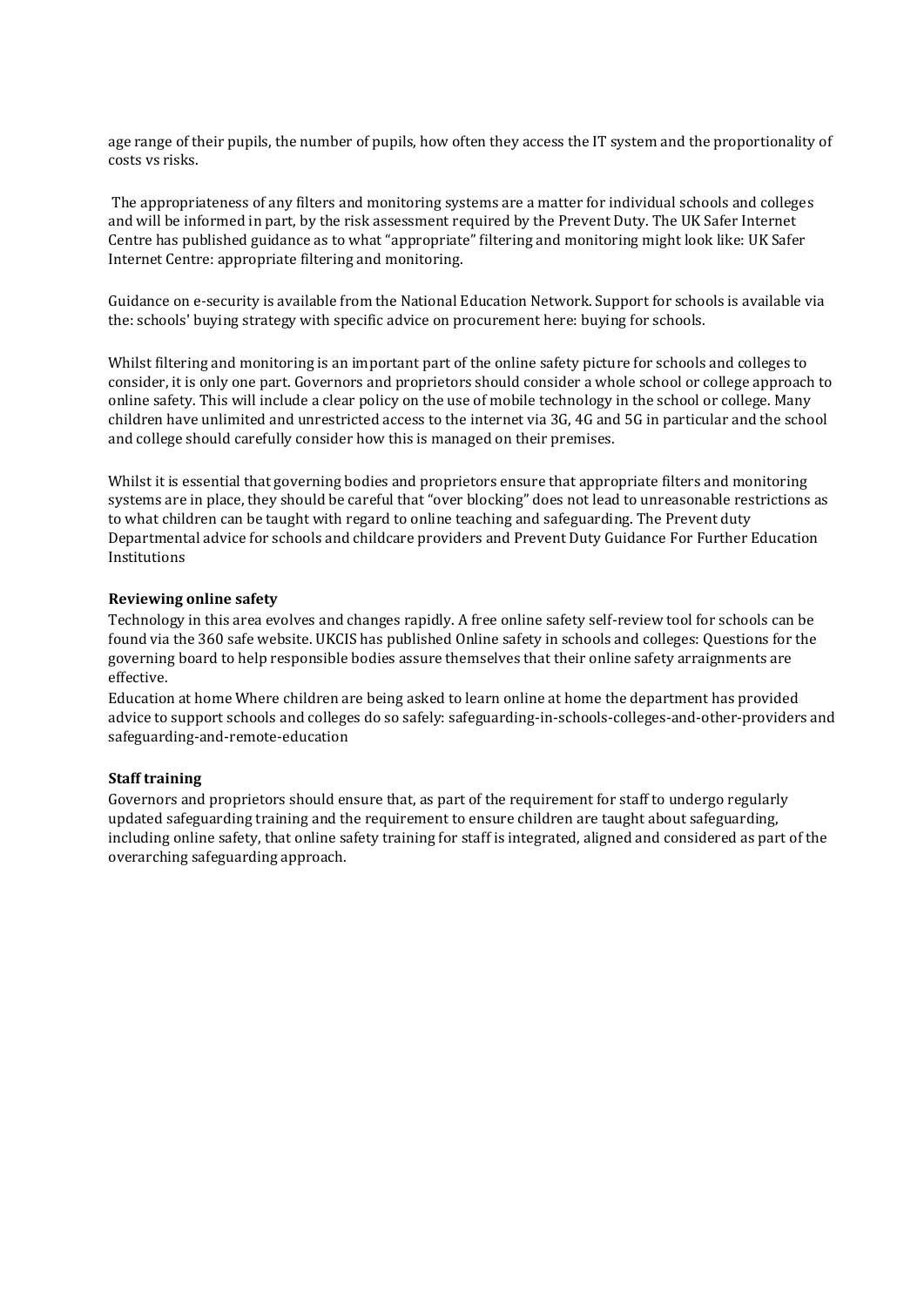#### **Information and support**

There is a wealth of information available to support schools, colleges and parents/carers to keep children safe online. The following list is not exhaustive but should provide a useful starting point:

#### **Advice for governing bodies/proprietors and senior leaders**

• Childnet provide guidance for schools on cyberbullying

• Educateagainsthate provides practical advice and support on protecting children from extremism and radicalisation

• London Grid for Learning provides advice on all aspects of a school or college's online safety arrangements

• NSPCC provides advice on all aspects of a school or college's online safety arrangements

• Safer recruitment consortium "guidance for safe working practice", which may help ensure staff behaviour policies are robust and effective

• Searching screening and confiscation is departmental advice for schools on searching children and confiscating items such as mobile phones

• South West Grid for Learning provides advice on all aspects of a school or college's online safety arrangements • Use of social media for online radicalisation - A briefing note for schools on how social media is used to encourage travel to Syria and Iraq

- UK Council for Internet Safety have provided advice on sexting-in-schools-and-colleges and usingexternal-visitors-to-support-online-safety-education
- Remote education, virtual lessons and live streaming
- Case studies on remote education practice are available for schools to learn from each other
- Departmental guidance on safeguarding and remote education including planning remote education strategies and teaching remotely
- London Grid for Learning guidance, including platform specific advice
- National cyber security centre guidance on choosing, configuring and deploying video conferencing
- National cyber security centre guidance on how to set up and use video conferencing
- UK Safer Internet Centre guidance on safe remote learning

#### **Support for children**

- Childline for free and confidential advice
- UK Safer Internet Centre to report and remove harmful online content
- CEOP for advice on making a report about online abuse

#### **Parental support**

• Childnet offers a toolkit to support parents and carers of children of any age to start discussions about their online life, to set boundaries around online behaviour and technology use, and to find out where to get more help and support

• Commonsensemedia provide independent reviews, age ratings, & other information about all types of media for children and their parents